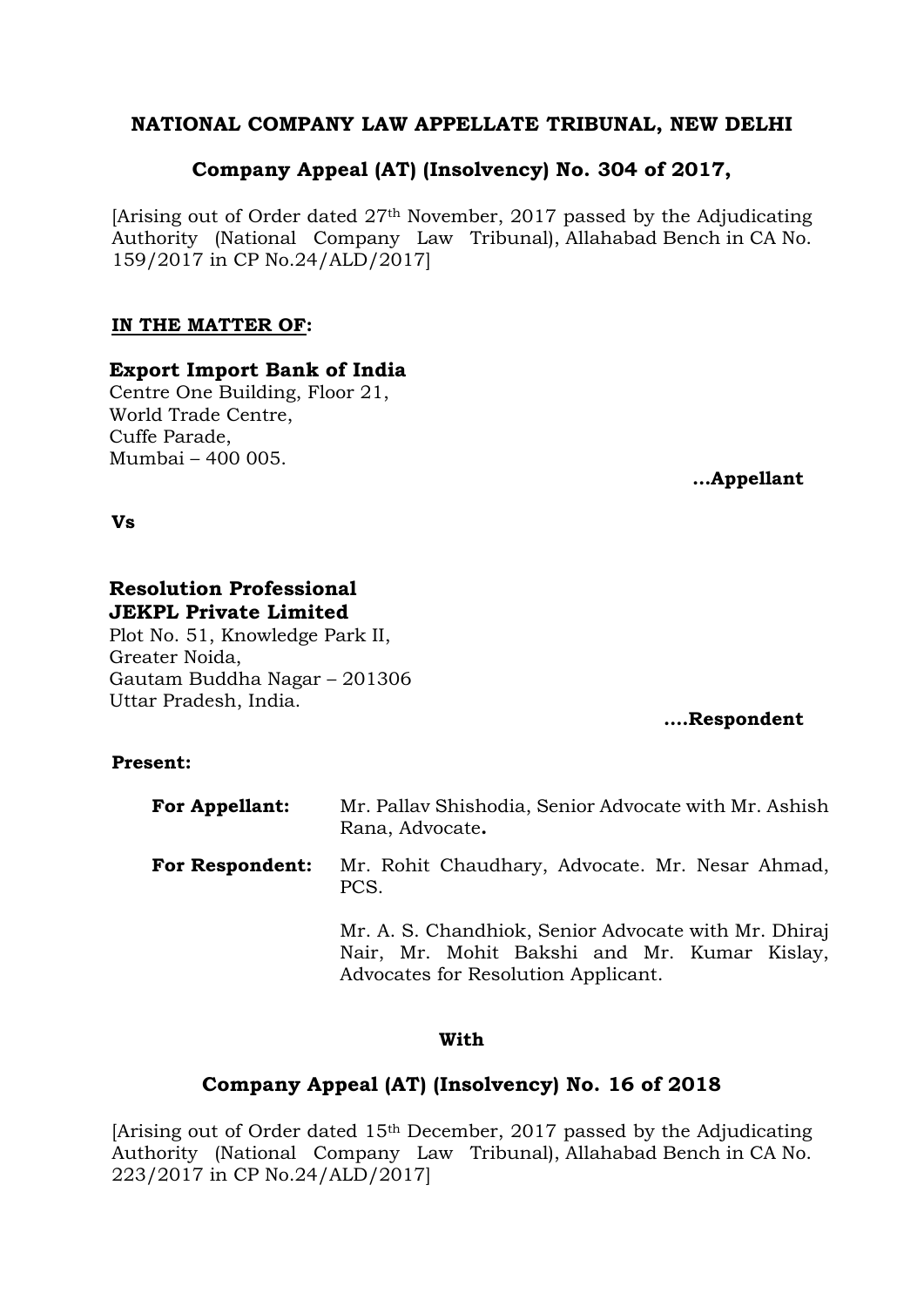## **IN THE MATTER OF:**

### **Export Import Bank of India**

Centre One Building, Floor 21, World Trade Centre, Cuffe Parade, Mumbai – 400 005.

**Vs**

#### **Resolution Professional JEKPL Private Limited**

Plot No. 51, Knowledge Park II, Greater Noida, Gautam Buddha Nagar – 201306 Uttar Pradesh, India.

# **….Respondent**

## **Present:**

| <b>For Appellant:</b>  | Mr. Pallav Shishodia, Senior Advocate with Mr. Ashish<br>Rana, Advocate.                                                                    |
|------------------------|---------------------------------------------------------------------------------------------------------------------------------------------|
| <b>For Respondent:</b> | Mr. Rohit Chaudhary, Advocate. Mr. Nesar Ahmad,<br>PCS.                                                                                     |
|                        | Mr. A. S. Chandhiok, Senior Advocate with Mr. Dhiraj<br>Nair, Mr. Mohit Bakshi and Mr. Kumar Kislay,<br>Advocates for Resolution Applicant. |

#### **And**

## **Company Appeal (AT) (Insolvency) No. 302 of 2017**

[Arising out of Order dated 27th August, 2017 passed by the Adjudicating Authority (National Company Law Tribunal), Principal Bench, New Delhi in CP IB-102(PB)/2017]

#### **IN THE MATTER OF:**

## **Axis Bank Limited,**

Having its registered Office at: Trishul, 3rd Floor, Opposite Samartheshwar Temple, **…Appellant**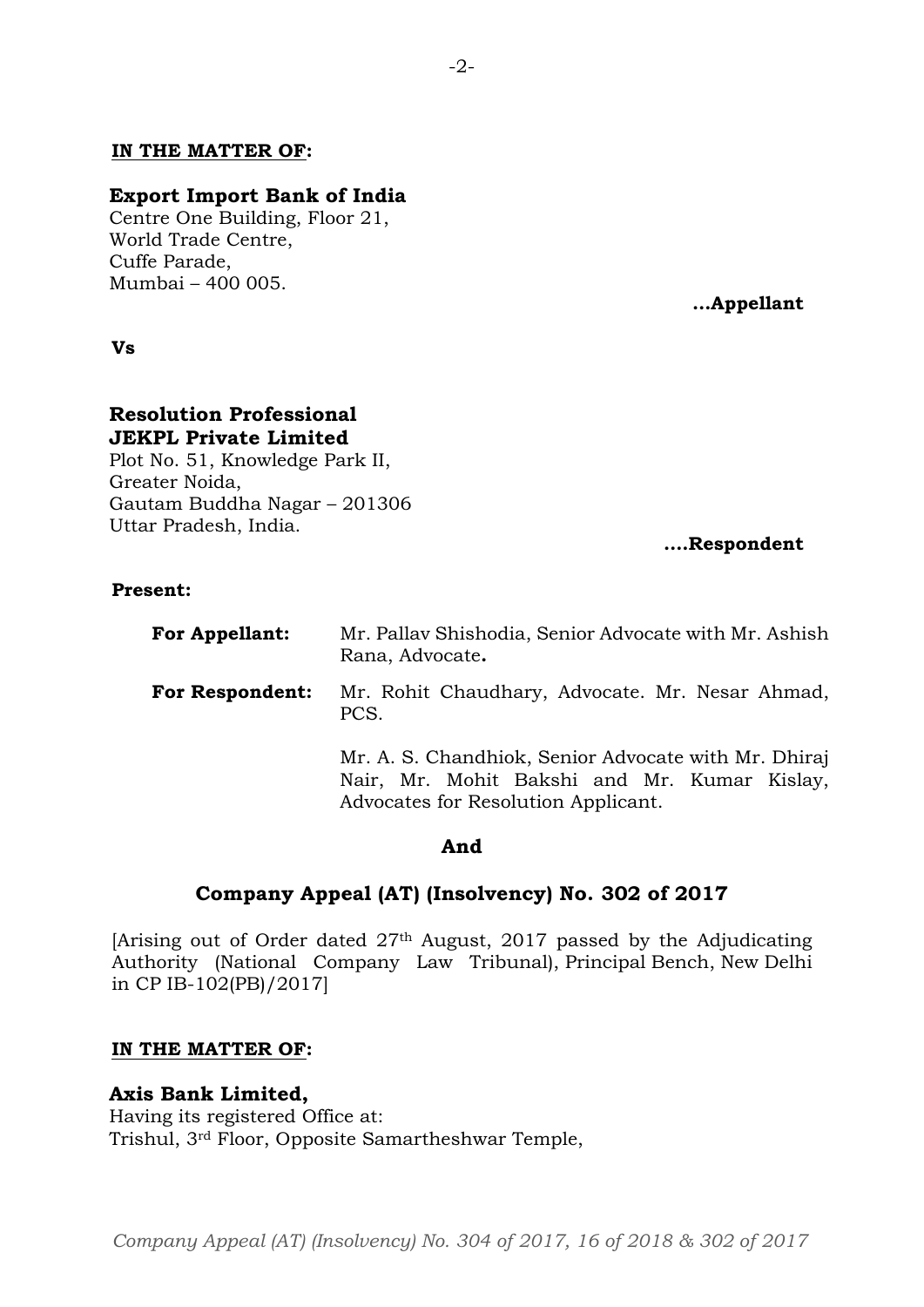Law Garden, Ellisbridge, Ahmedabad – 380006, Gujarat and Strssed Assets Department (North) At Plot No.114, Tower 1, IV Floor, Sector 128, Noida And acting through its Corporate Banking Branch-Delhi, Red Fort Capital Parsvnath Tower, 2nd Floor, Gole Market, New Delhi – 110001 Through its Assistant Vice President.

**…Appellant**

## **Vs**

# **Edu Smart Services Private Limited**

Having its registered Office at L-74, Mahipalpur Extension, New Delhi – 110037 Through its Resolution Professional

**….Respondent**

## **DBS Bank Limited**

Having its Head Office at 12 Marina Boulevard, Marina Bay Financial Centre, Tower III, Singapore – 018982 and Registered address at Ground Floor, Express Towers, Nariman Point, Mumbai – 400021 and Its Branch Office at Capital Point, Baba Kharak Singh Marg, Connaught Place, New Delhi – 110001.

**….Proforma Respondent**

## **Present:**

| <b>For Appellant:</b> | Mr. Amit Sibal, Senior Advocate with Mr. Shantanu<br>Chaturvedi, Mr. Rajeev Khatana, Advocates and Mr.<br>Jogendra, Legal Manager, Axis Bank. |
|-----------------------|-----------------------------------------------------------------------------------------------------------------------------------------------|
|                       | <b>For Respondents:</b> Dr. U. K. Choudhary, Senior Advocate with Mr. Ajay<br>Jain, Mr. Himanshu Vij, Advocates for CoC.                      |
|                       | Ms. Vatsala Kak, Ms. Charu Sharma and Ms. Ritu<br>Rastogi, Advocates for Resolution Professional.                                             |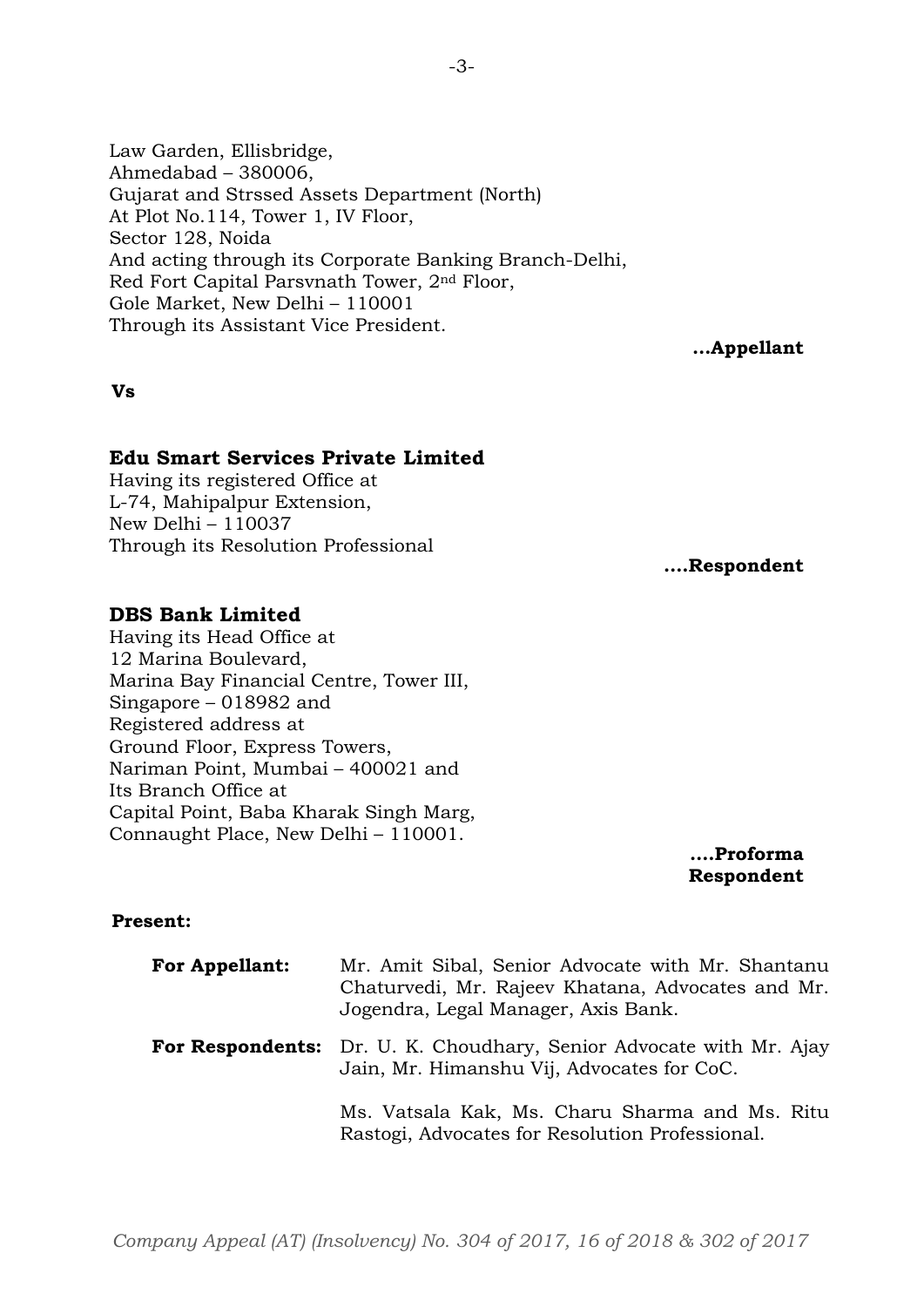### **J U D G M E N T**

## **SUDHANSU JYOTI MUKHOPADHAYA, J.**

Two appeals preferred by 'Export Import Bank of India' (hereinafter referred to as 'EXIM Bank') relates to Corporate Insolvency Resolution Process initiated against 'JEKPL Private Limited', whereas appeal preferred by 'Axis Bank Limited' relates to Corporate Insolvency Resolution Process against 'Edu Smart Services Private Limited'. However, as the question of law is common, they were heard together and are decided by this common judgment.

## **EXIM Bank Vs. Resolution Professional, JEKPL Private Limited:**

2. The JEKPL Pvt. Ltd. filed an application under Section 10 of Insolvency and Bankruptcy Code, 2016 (hereinafter referred to as 'I&B Code') for initiation of Corporate Insolvency Resolution Process against itself. It was admitted by the Adjudicating Authority (National Company Law Tribunal), Allahabad Bench and one Mr. Mukesh Mohan was appointed as Resolution Professional replacing one Mr. Dinkar T. Venkatasubramanian.

3. Pursuant to the advertisement, the creditors including 'Financial Creditors' and 'Operational Creditors' filed their respective claim including EXIM Bank. However, the EXIM Bank was not treated to be the 'Financial Creditor'.

*Company Appeal (AT) (Insolvency) No. 304 of 2017, 16 of 2018 & 302 of 2017*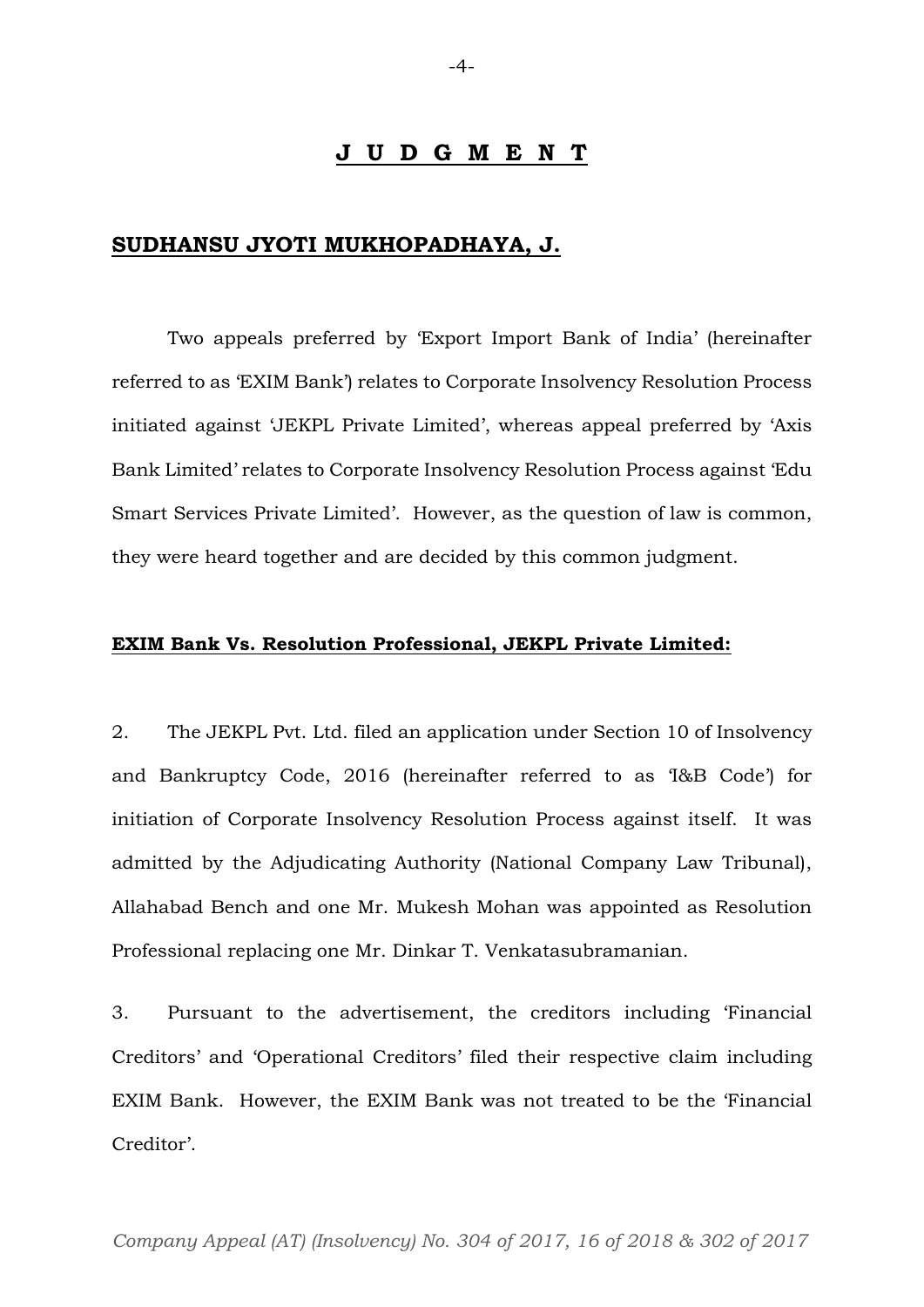4. EXIM Bank filed an application under Section 60 (5), before the Adjudicating Authority for direction to the Resolution Professional to treat its claim as 'Financial Debt' and to include the EXIM Bank in the 'Committee of Creditors' with voting share proportionate to its amount of claim. It was alleged that the Resolution Professional through its email communicated decision dated 04.08.2017 rejecting claim of EXIM Bank as a 'Financial Creditor' without calling for any explanation including the objections/comments from it.

5. Case of the EXIM Bank is that it disbursed Dollar Loan to the tune of US\$ 50 Million to a Netherland based company, namely, Jubilant Energy N.V., ('JENV' for short) (Principal Borrower) by its Letter dated 13.04.2011 as modified by letter dated 18.05.2011 for which 'Corporate Guarantee' was executed by the Jubilant Enpro Private Limited ('JEPL' for short) on 01.08.2011 in favour of the EXIM Bank. Contractual obligation of 'JEPL' (Corporate Guarantor) was further secured by the execution of 'Corporate Guarantor Guarantee' with 'Counter Corporate Guarantee' by JEKPL (Corporate Debtor) on 01.08.2011 in favour of the EXIM Bank.

6. The EXIM Bank invoked its 'Counter Corporate Guarantee' on 30.03.2017 which led to the present dispute and its claim to treat it as a 'Financial Creditor' has not been accepted by the Resolution Professional.

7. The EXIM Bank declared the amount of loan advanced to Principal Borrower (JENV, Netherlands) as Non-Performing Asset (NPA) on 17.05.2016.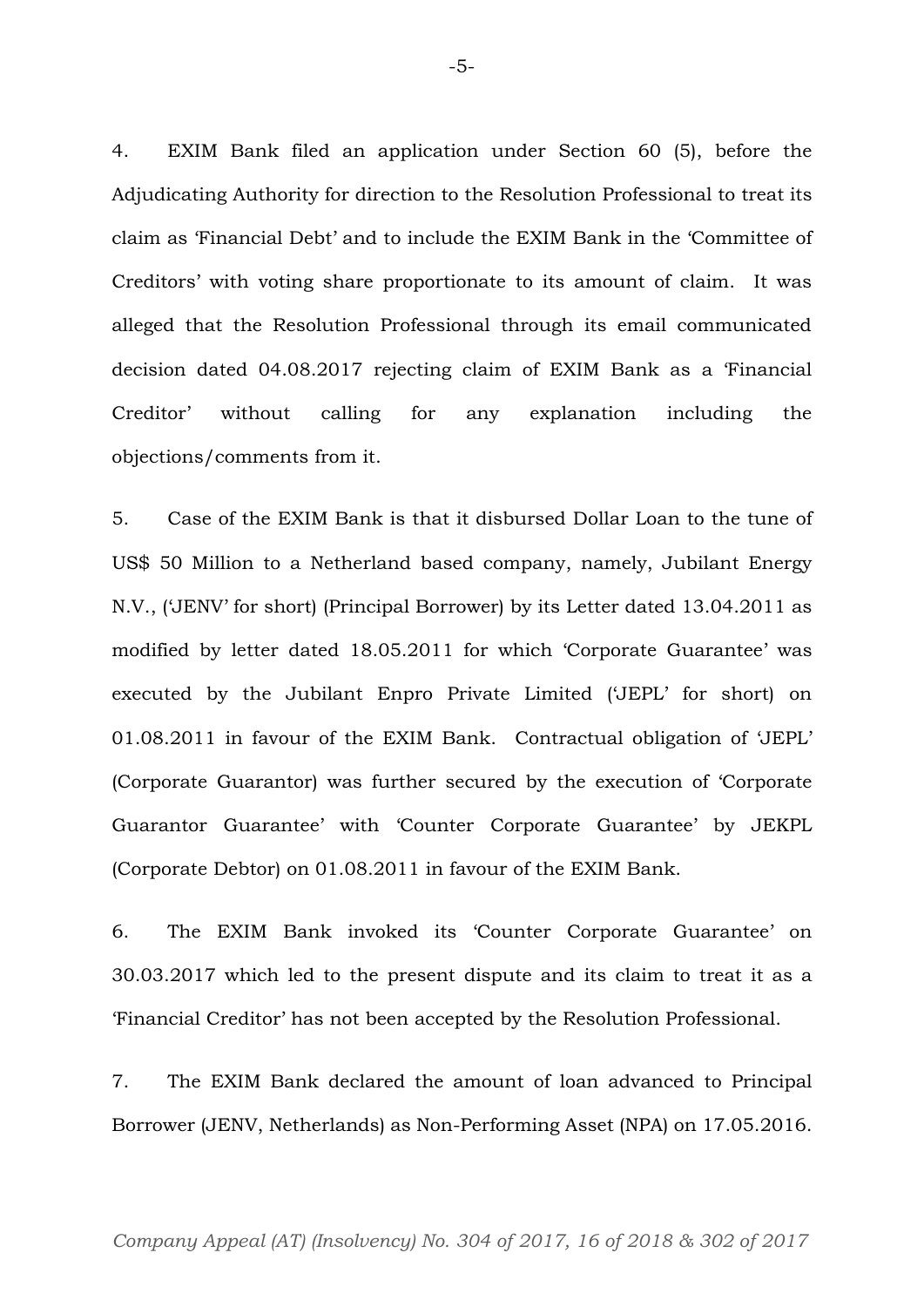Therefore, the EXIM Bank recalled the loan facilities advanced to JENV by letter dated 30.03.2017. Consequently, it had invoked its 'Corporate Guarantee' as well as the 'Counter Corporate Guarantee' against the JEPL and JEKPL by its letters dated 30.03.2017. Thus, according to EXIM Bank Principal Borrower having defaulted and the liability of Corporate Guarantee as 'Counter Corporate Guarantee' being joint and co-extensive with Principal Borrower, the EXIM Bank comes within the meaning of 'Financial Creditor' of JEKPL (Corporate Debtor), in terms of Section 5(7) r/w Section 5(8)(h) of I&B Code.

8. The Adjudicating Authority by the impugned order dated 27.11.2017 taking into consideration the objection raised by the 'Resolution Professional' and the 'Committee of Creditors', affirmed the decision of the Resolution Professional and rejected the claim of EXIM Bank.

9. The question arises for consideration is as to whether the EXIM Bank, which has been provided with 'Counter Corporate Guarantee' by JEKPL (Corporate Debtor) comes within the meaning of 'Financial Creditor'?

## **Stand of EXIM Bank :-**

10. Mr. Pallav Shishodia, learned senior counsel for EXIM Bank referred to loan agreement dated 01.08.2011 entered by the parties with the EXIM Bank and submitted that the Dollar Loan in question was granted to 'Jubilant Energy N.V., Netherlands' (JENV). There is inter-relationship between 'Jubilant Energy N.V., Netherlands' (JENV) with 'Jubilant Energy (Holding)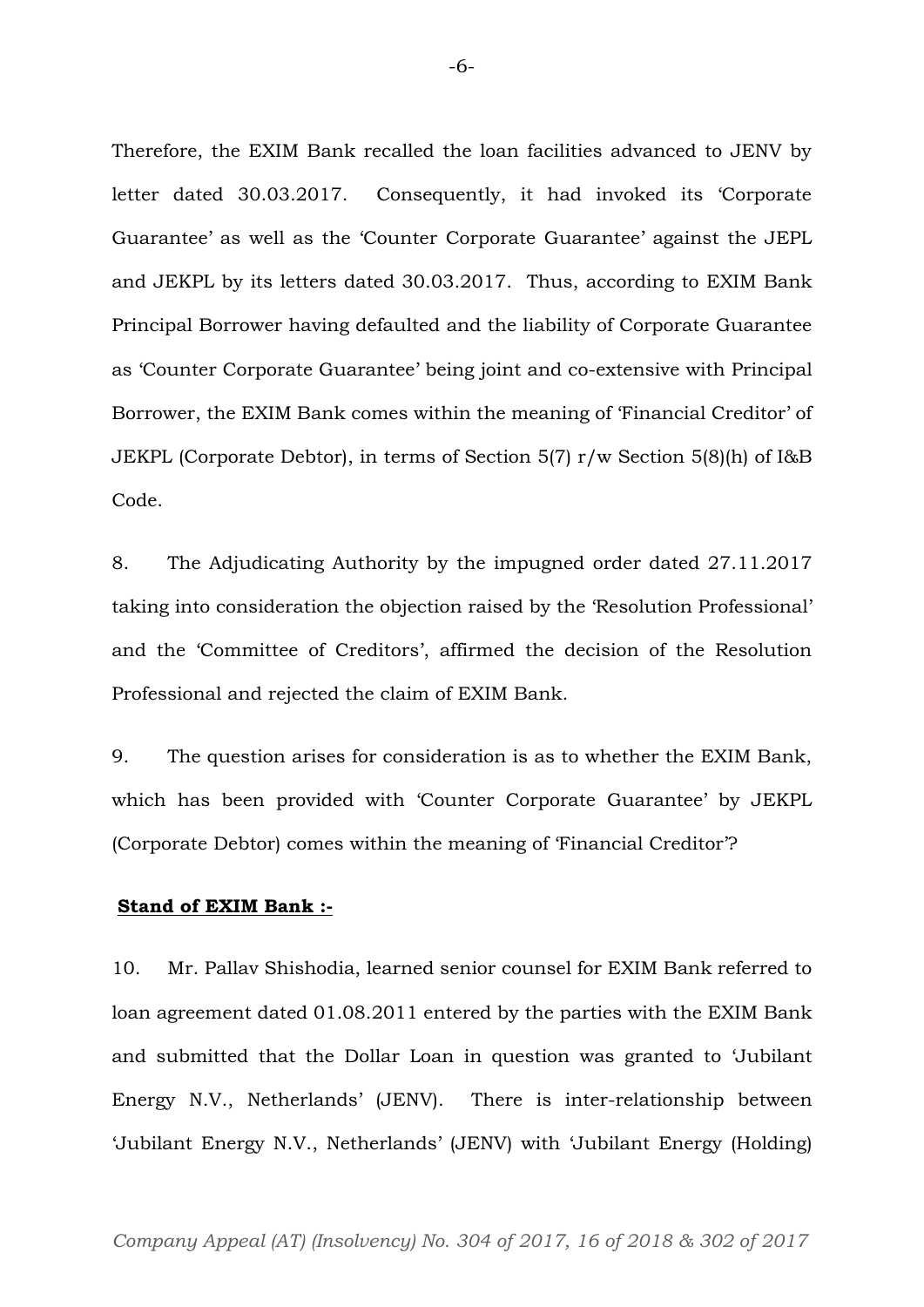B.V.' (JEHBV), 'Jubilant Enpro Private Limited' (JEPL), 'Jubilant Energy (Kharsang) Private Limited' (JEKPL) and 'Jubilant Offshore Drilling Private Limited' (JODPL) who are members of group entities and overall corporate structure of the said Jubilant Group. According to the learned senior counsel, in terms of the agreements dated 01.08.2011, the Counter Guarantee granted in favour of EXIM Bank on behalf of Principal Borrower jointly and severally by the Corporate Guarantor and Courter Corporate Guarantor, the EXIM Bank comes within the meaning of 'Financial Creditor' as defined in Section 5(7) r/w Section 5(8)(h) of I&B Code.

#### **Stand of Successful Resolution Applicant:-**

11. According to learned senior counsel for the Resolution Applicant, EXIM Bank is not covered within the definition of 'Financial Creditor' under Section 5(7) r/w Section 5(8) of the I&B Code. It was submitted that 'Financial Debt' defined under Section 5(8) means a debt which is disbursed against the consideration for time value of the money. The EXIM Bank has not disbursed any amount (including interest) against the consideration for time value of money to the 'Corporate Guarantor' i.e. JEPL or the 'Counter Corporate Guarantor' i.e. JEKPL. The Corporate Debtor (JEKPL) has only furnished 'Counter Corporate Guarantee' for due performance and discharge of JEPL's obligations and liabilities in respect of Corporate Guarantee furnished by it.

12. Further, according to learned senior counsel the 'Counter Guarantee' do not fall in the ambit of Section 5(8) (a) to (h) of the I&B Code. Section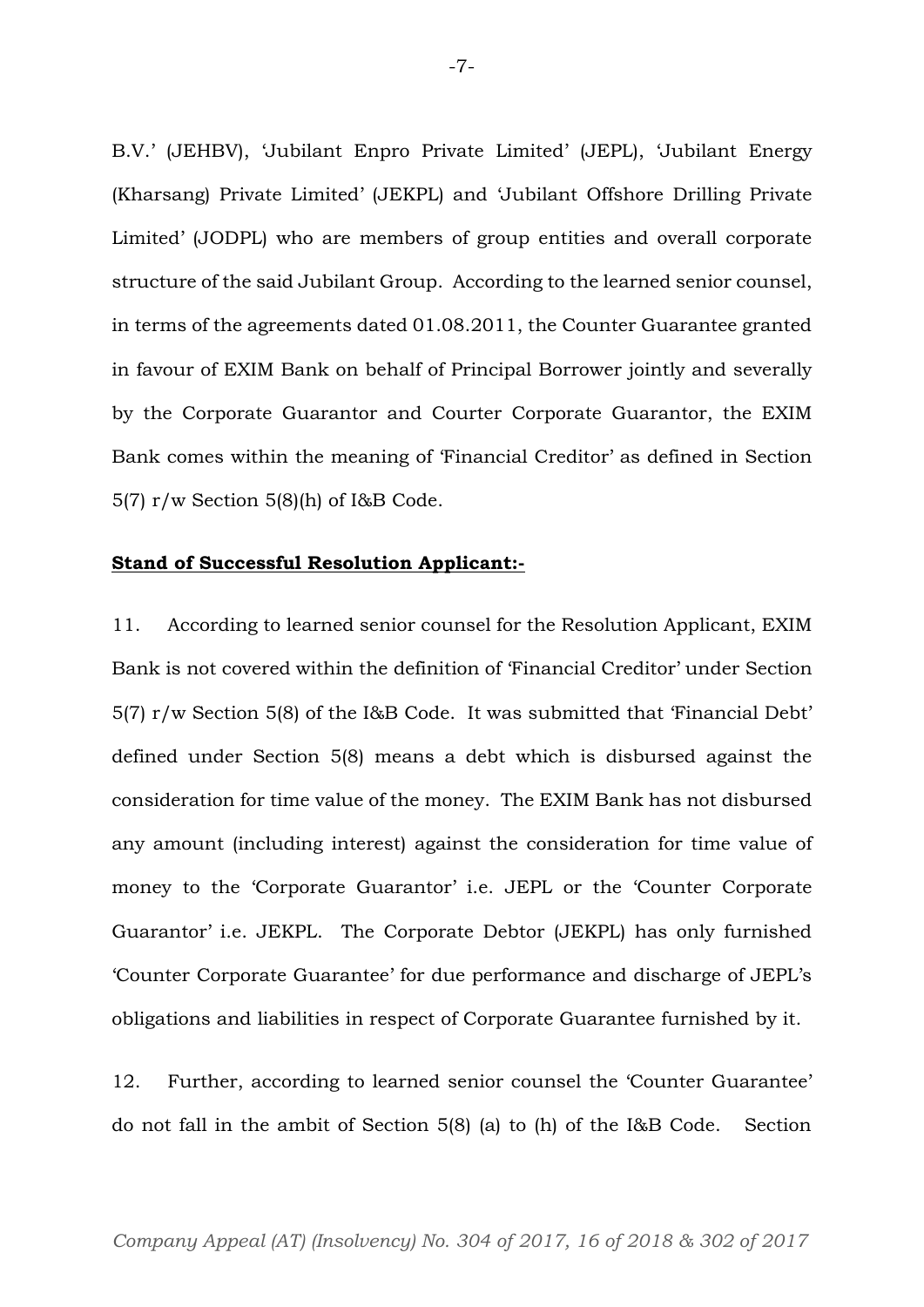5(8)(h) deals with counter indemnity obligation in respect of a guarantee, provided the same was issued by a bank or financial institution, and not by a company incorporated under the Companies Act.

13. According to the learned senior counsel, JEKPL is neither regulated by the Reserve Bank of India nor governed or licensed under the Banking Regulation Act. For the purposes of Section 5(8)(h), JEKPL can neither be considered as a bank nor as a financial institution. Therefore, both the requirements of Section 5(8) are not met.

14. It was further submitted that 'Counter Corporate Guarantee' is not liable for any 'Financial Debt' owed to EXIM Bank. As a matter of fact the liability, if any, of JEKPL, in its capacity as a Counter Guarantor, would come into effect only when the Corporate Guarantor (JEPL) has defaulted in its obligations under the Corporate Guarantee. The further plea has been taken that debts under 'Counter Corporate Guarantee' become due only on valid invocation and are limited as per the provisions of 'Counter Corporate Guarantee'.

#### **Analysis of Case of EXIM Bank**

15. It is not in dispute that the term loan of US\$ 50 million was granted by 'EXIM Bank' to 'Jubilant Energy N.V., Netherlands' (JENV) under Appellant's 'Overseas Investment Finance Program' by Sanction Letter dated 13.04.2011 as modified by subsequent letter dated 11.04.2011.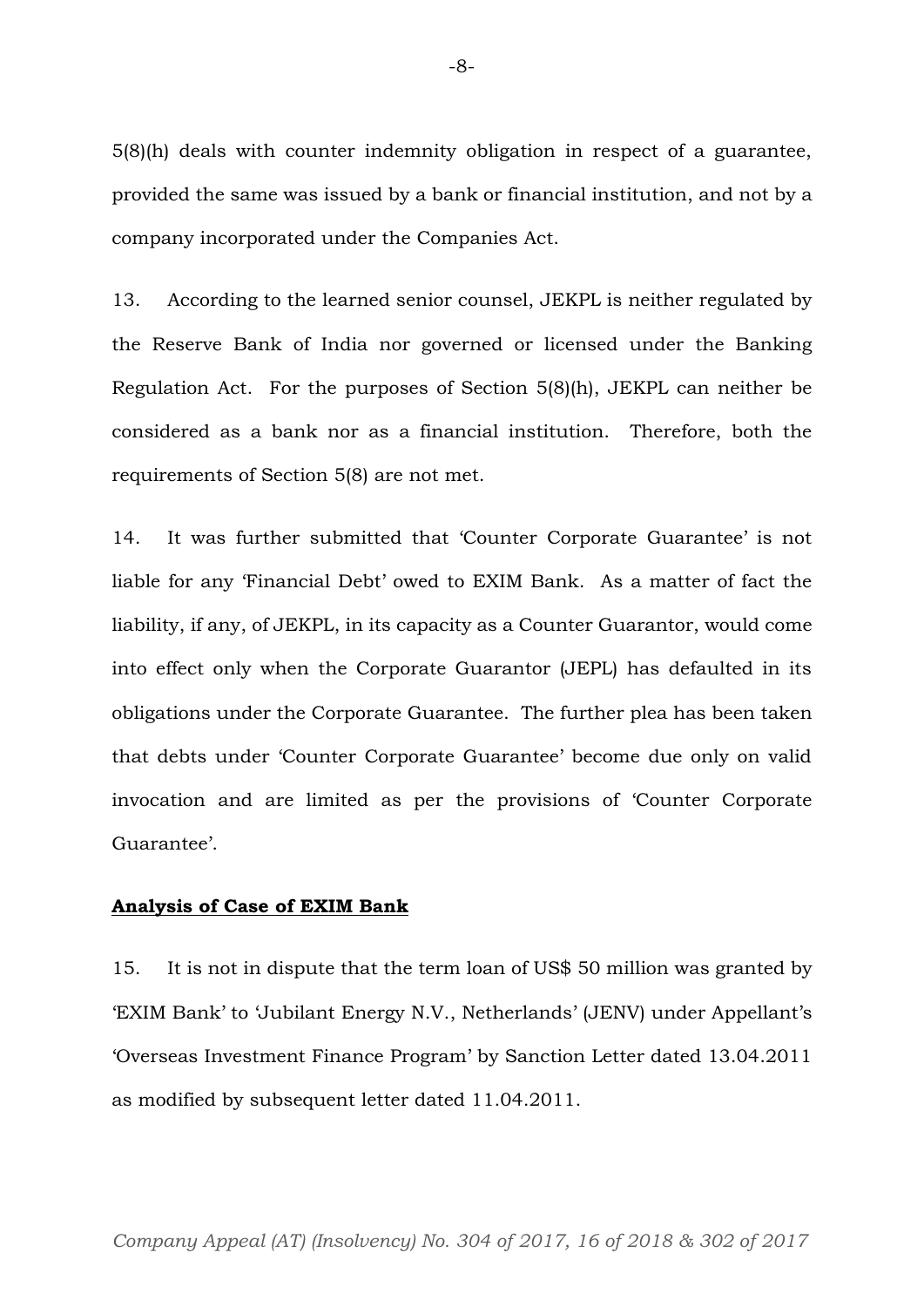16. The said term loan was secured by a 'Corporate Guarantee' executed by JEPL in favour of Appellant – EXIM Bank on 01.08.2011. The liability of JEPL under its 'Corporate Guarantee' is limited to the amount which could be realized from investments held by its subsidiaries such as 'Jubilant Energy (Kharsang) Private Limited' (JEKPL), 'Jubilant Offshore Drilling Private Limited' (JODPL), 'Jubilant Oil & Gas Private Limited' and 'Jubilant Energy (NELP-V) Private Limited'.

17. The obligation of JEPL was further secured by execution of 'Counter Corporate Guarantee' by JEKPL in favour of the Appellant on 01.08.2011. The JEKPL executed the 'Counter Corporate Guarantee' to ensure the fulfillment of JEPL's obligation wherein JEPL has guaranteed the term loan facility availed by JENV and JEBHV. Therefore, as per terms of 'Counter Corporate Guarantee', JEKPL's obligation also is limited to the amount of the value of investments, assets and receivables therefrom from JEHBV, JENV, JODPL, Jubilant Oil & Gas Pvt. Ltd., Jubilant Energy (NELP-V) Pvt. Ltd. and itself.

18. The 'Deed of Guarantee' dated 01.08.2011 was executed between the 'Principal Borrower' – 'JENV, Netherlands' and Appellant – 'EXIM Bank' by sanction of Dollar Loan to the tune of US\$ 50 Million.

19. On the same date i.e. 01.08.2011 a 'Deed of Guarantee' was executed at Noida by JEPL in favour of Appellant EXIM Bank. In Schedule II, JENV, Netherlands has been shown to be the borrower in whose favour loan has

 $-9-$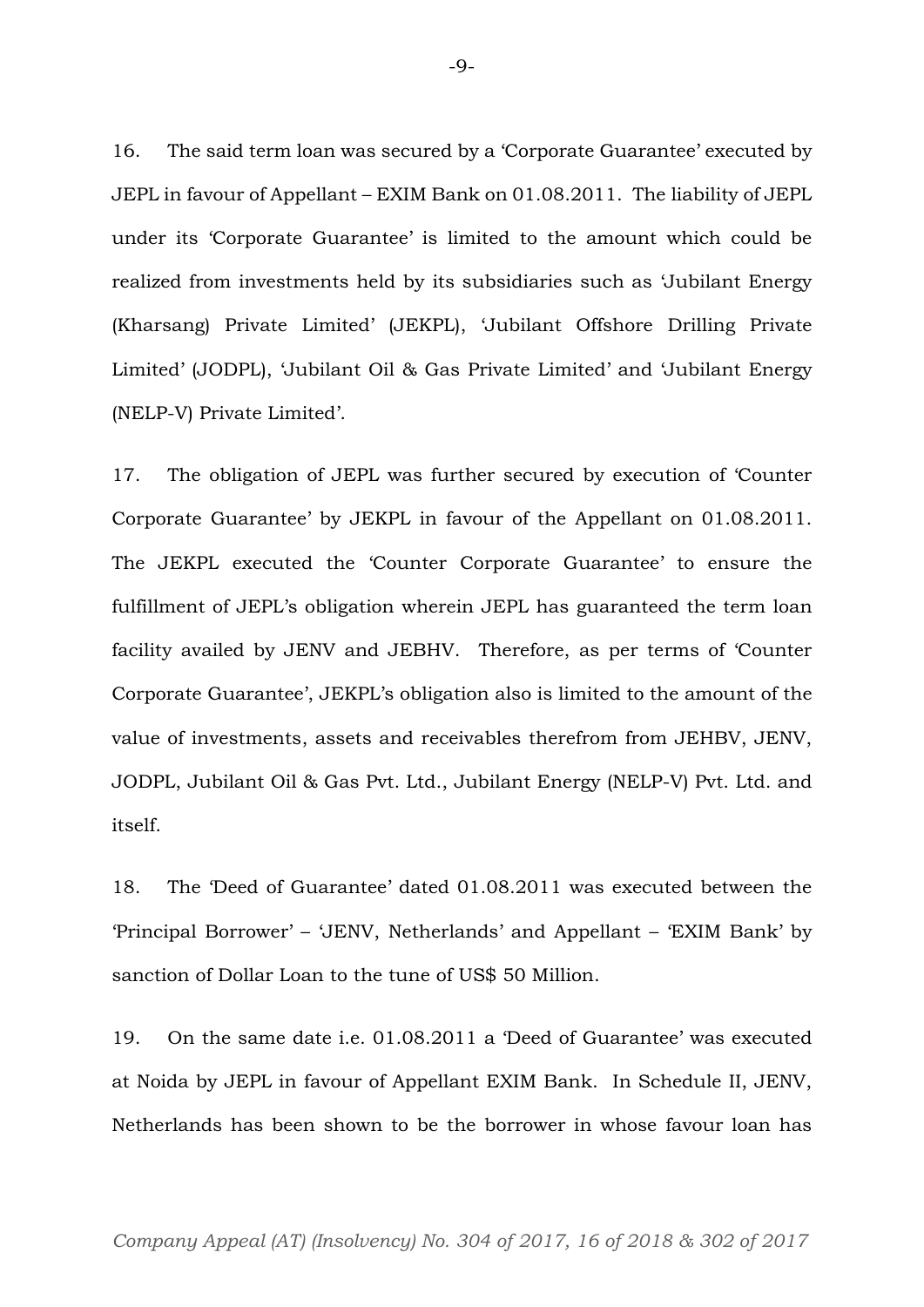been sanctioned by the EXIM Bank. In the said Deed of Guarantee it is mentioned that the general condition in annexure therein forms integral part of 'Counter Guarantor Agreement' and bound to all the parties therein.

20. Simultaneously, on 01.08.2011 another 'Deed of Counter Guarantee' was executed by 'Jubilant Energy (Kharsang) Pvt. Ltd' (JEKPL). In the said 'Deed of Counter Guarantee' JENV, Netherlands has been shown as the 'Principal Borrower' in Schedule II, having granted Dollar Loan by the EXIM Bank aggregating to US\$ 50 Million. It is also mentioned therein that in consideration of EXIM Bank granting the loan to the 'Principal Borrower', JEPL at the request of the 'Principal Borrower', has agreed to execute and deliver its 'Counter Guarantee' in favour of EXIM Bank for the due performance and discharge by JEPL of its obligations and liabilities to EXIM Bank in respect of the Guarantee in the manner shown therein. In Schedule I, JEKPL has been shown to be a' Counter Guarantor'. In Schedule II, JENV has been shown to be a 'Principal Borrower' and Appellant – EXIM Bank has been shown to have been granted Dollar Loan in favour of the 'Principal Borrower'.

21. From the cross checking of the respective deeds of JEPL and JEKPL, we find that both are liable jointly and severally as 'Principal Debtor' for the EXIM Bank. Thus, the 'Corporate Counter Guarantee' in question in respect of due performance and discharge of obligations and liabilities of JEPL to EXIM Bank, essentially comes within the ambit of its 'Supplementary/Additional Guarantee'.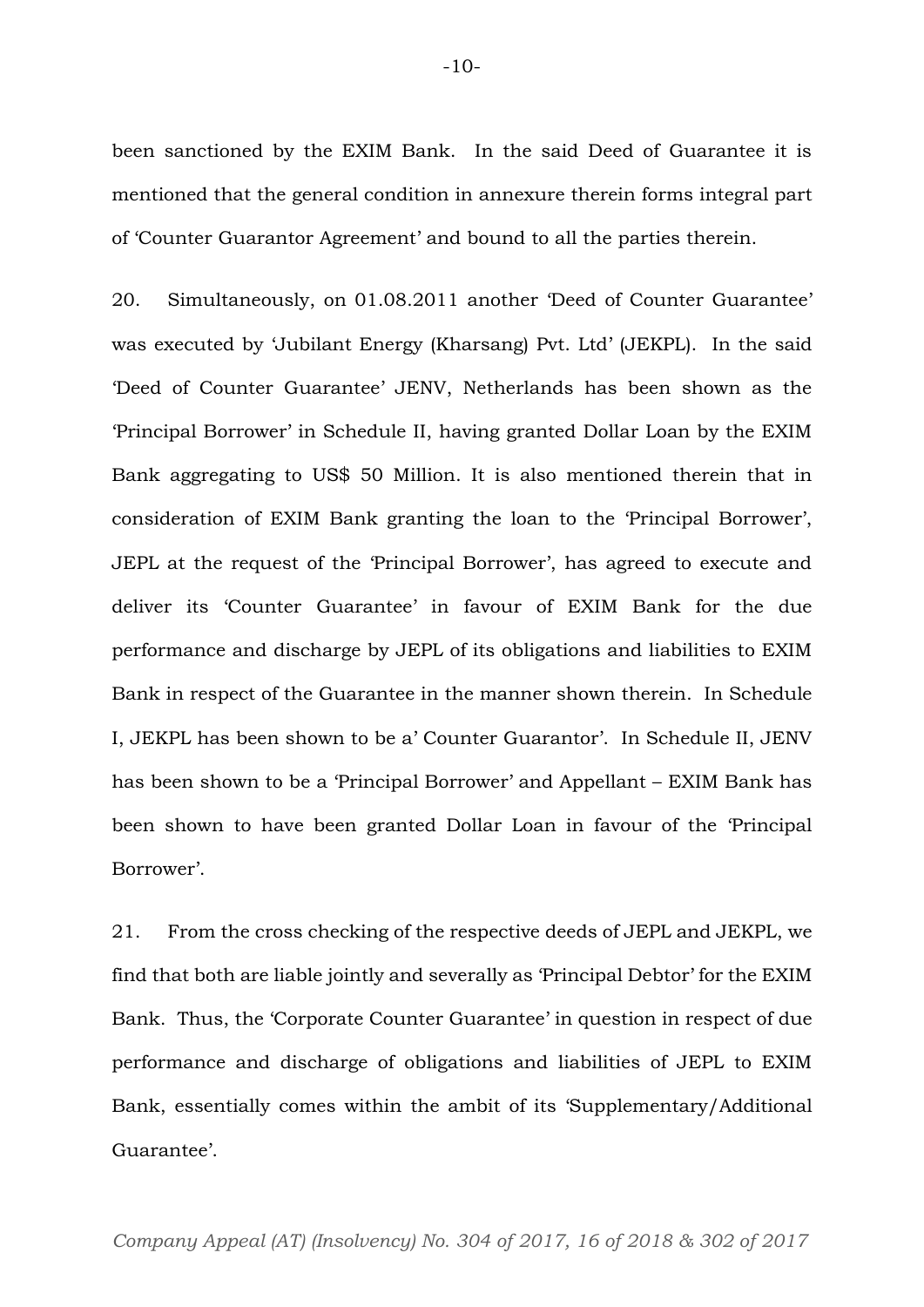22. If the General Condition No. 6 & 10 (iii)(iv) in one of the Guarantee Deed dated 01.08.2011 is seen, we find that to give effect to the Guarantee, EXIM Bank has been allowed to act and the Guarantors of the 'Principal Borrower' are jointly and severally liable with the 'Principal Borrower'.

23. There is admitted default by 'Principal Borrower' - JENV, Netherlands and JEHNV in the payment of respective Dollar Loans. The account of JEHNV has been declared NPA since 01.05.2016 and JENV since 07.05.2016. The liability under both the 'Corporate Guarantee' has been acknowledged by JEKPL in its Annual Report for the year 2016-17.

24. Therefore, for all purpose we find that the 'Counter Corporate Guarantee' given by Corporate Debtor (JEKPL) amounts to 'Guarantee'.

#### **Axis Bank Limited vs. Edu Smart Services Private Limited & Anr:-**

25. One DBS Bank Limited filed an application under Section 7 against Edu Smart Services Private Limited (Corporate Debtor) which was admitted. Pursuant to the public announcement, the claims invited on 27.06.2017. Appellant – 'Axis Bank Ltd.' submitted its claim in prescribed Form C alongwith supporting documents before the Resolution Professional for amount aggregating to Rs.396,76,07,676.68/-.

26. On 22.07.2017, the Resolution Professional rejected the claim of the Appellant on the ground that the 'Corporate Guarantee' cannot be invoked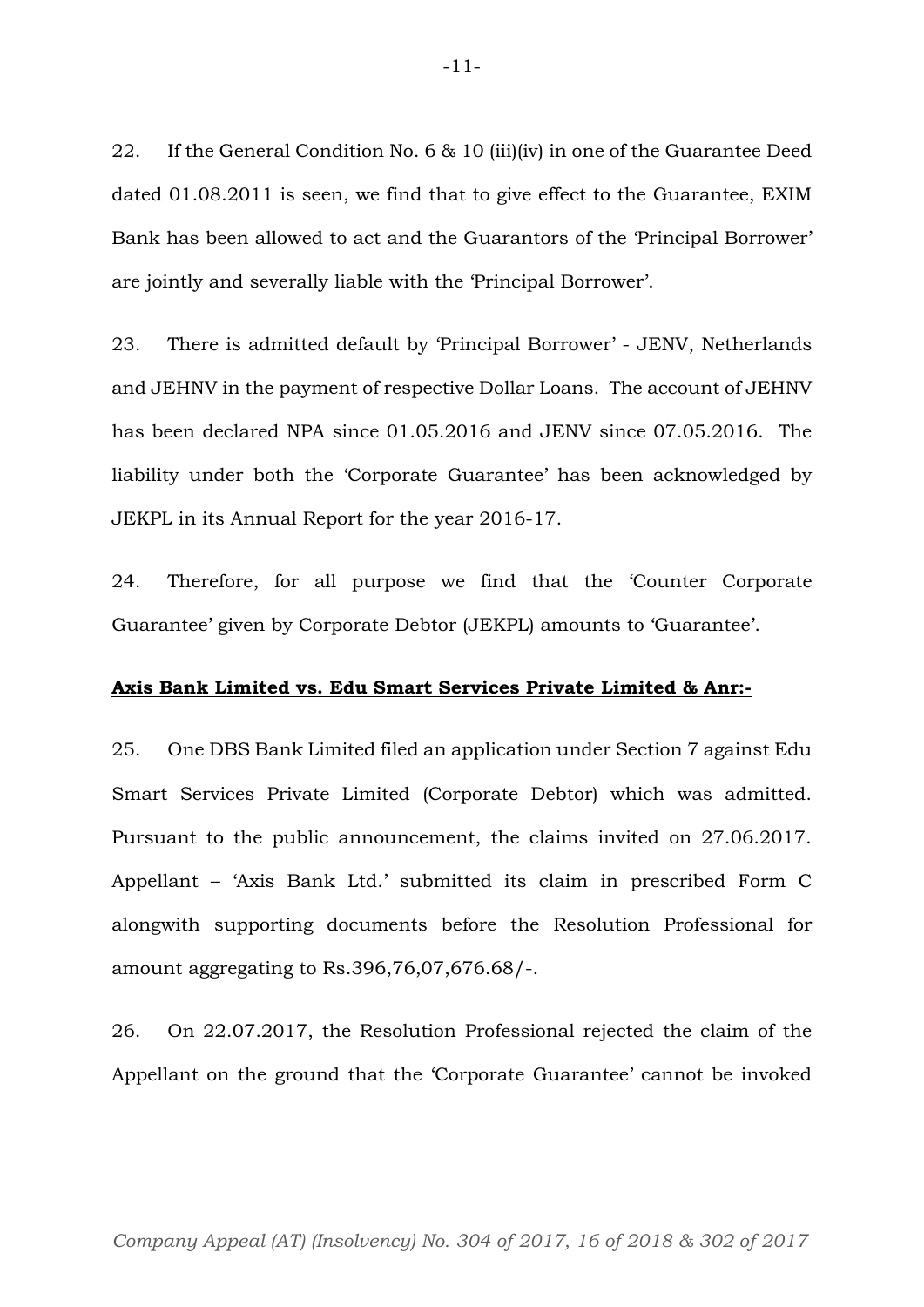during ongoing Corporate Insolvency Resolution Process and order of moratorium.

27. The Axis Bank Ltd. submitted updated claim on 11.08.2017 in Form C explaining the position of law to the Resolution Professional, which was rejected by Resolution Professional by email dated 06.09.2017 stating that the 'so-called claim' of the Appellant cannot be accepted/ estimated/ entertained in accordance with the provisions of law and facts. The Appellant – 'Axis Bank Ltd.', thereafter, filed an application under Section 60(5) before the Adjudicating Authority (National Company Law Tribunal), Principal Bench, New Delhi to set aside the decision of the Resolution Professional.

28. The Adjudicating Authority by impugned order dated 27.12.2017 rejected the claim holding that the claim of Appellant – 'Axis Bank Ltd.' was contingent on the date of commencement of Corporate Insolvency Resolution Process in respect to the Corporate Debtor, therefore, the same cannot be accepted as 'Financial Debt' of the Corporate Debtor. The Adjudicating Authority further held that moratorium imposed under Section 14 in respect of Corporate Debtor applies at time of invocation of the Corporate Guarantee.

29. The questions arises in the present case are:-

(i) Whether the 'Axis Bank Ltd.' was also 'Counter Corporate Guarantor', comes within the meaning of 'Financial Creditor' as defined under Section 5(7) & (8) of I&B Code? and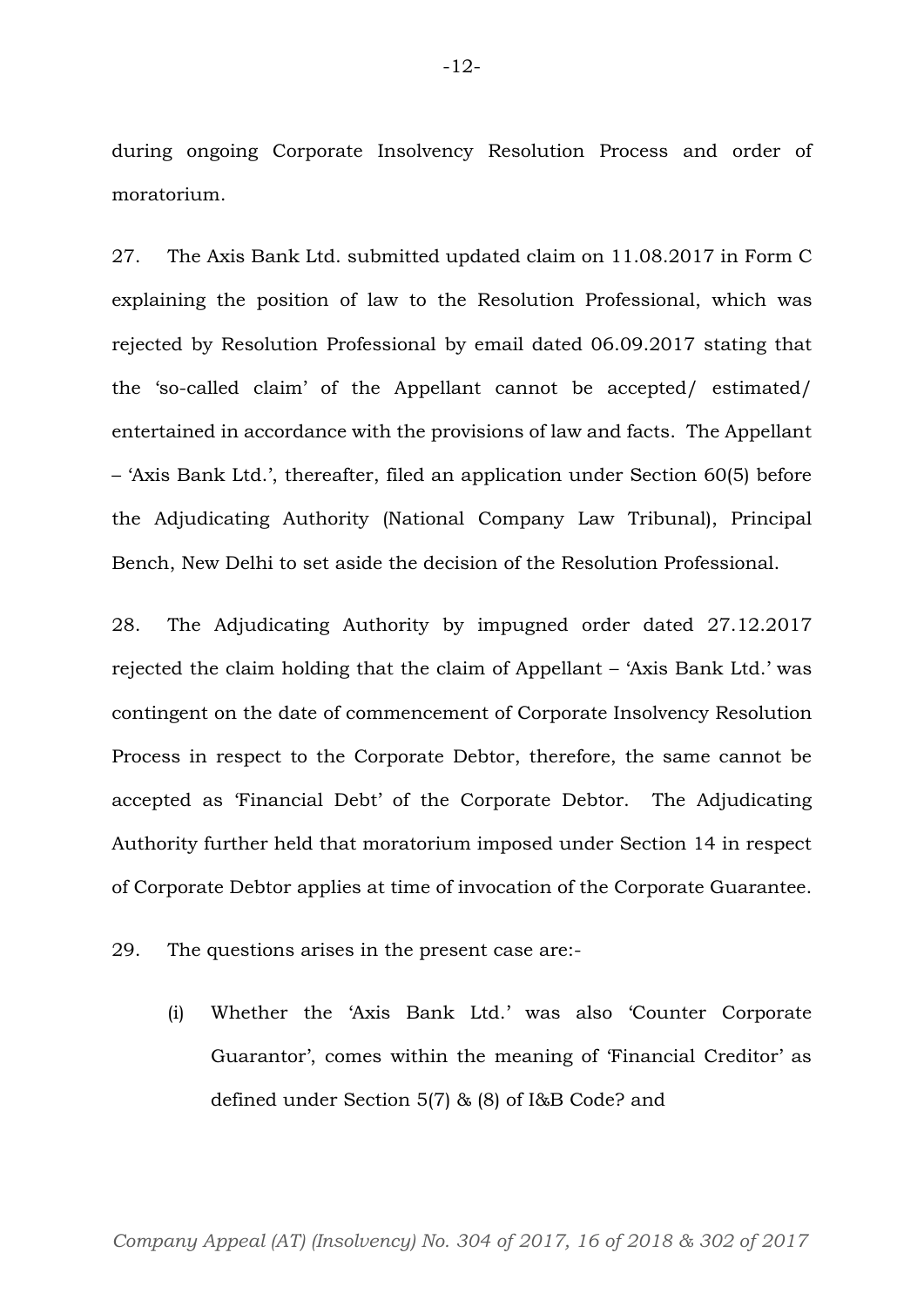(ii) Whether invocation of Corporate Guarantee has any relationship with claim of a Financial Creditor?

30. Learned senior counsel for Axis Bank Ltd., referring to Master Restructuring Agreement and the Corporate Guarantee, submitted that the terms and conditions shown therein show that the Appellant 'Axis Bank Ltd.' come within the definition of 'Financial Creditor' of 'Edu Smart Services Pvt. Ltd.' (Corporate Debtor).

31. A Master Restructuring Agreement was executed by one 'Educomp Solutions Limited' on 25.03.2014 with the Axis Bank Ltd. for restructuring and reconstitution of the existing loans and working capital facilities given to it by consortium of lenders. Thereafter, three addendums dated 03.09.2014, 29.09.2014 and 31.03.2015 were signed between the 'Educomp Solutions Limited' and 'Axis Bank Ltd'.

32. A Security Trustee Agreement was executed on 03.06.2015 between Axis Bank Ltd. and the Principal Borrower pursuant to Master Restructuring Agreement appointing SBICAP and lenders under Master Restructuring Agreement and the SBICAP Loan Agreement.

33. The Corporate Guarantee dated 03.06.2015, by the Appellant – Axis Bank Ltd. reached between 'Edu Smart Services Pvt. Ltd.' (Corporate Debtor) in favour of SBICAP Trustee Ltd., therein it stipulated as follows:-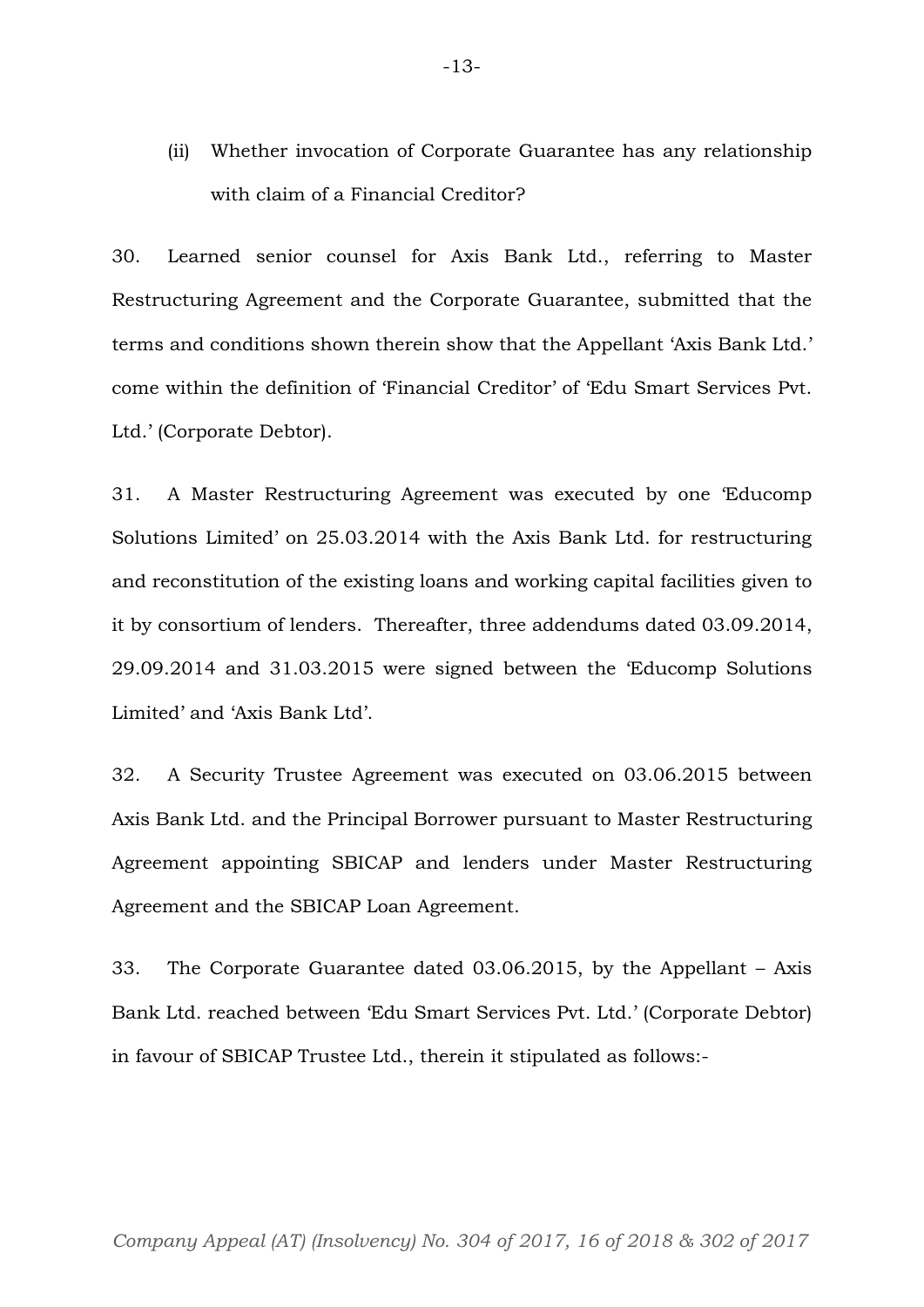#### *"CORPORATE GRARANTEE*

*THIS CORPORATE GUARANTEE executed at New Delhi this 3rd day of June 2015 ("this Guarantee") by*

*EDU SMART SERVICES PRIVATE LIMITED, a company registered under the Companies Act, 1956 (1 of 1956) having its Corporate Identity Number U80902DL2009PTC191840 and having its Registered Office at L-74, Mahipal Pur Extension, New Delhi-110037, India (hereinafter referred to as the "Guarantor", which expression shall, unless it be repugnant to the subject or context thereof, include its successors in title and permitted assigns).*

#### *IN FAVOUR OF*

*SBICAP TRUSTEE COMPANY LIMITED, a company incorporated under the company Act, 1956 (1 of 1956) and having its Registered Office at 202, Maker Tower "E" Cuffe Parade, Mumbai-400005, in the state of Maharashtra, India and its corporate office at Appeejay House, 6th Floor, West Wing, 3 Dinshaw Wachha Road, Churchgate, Mumbai-400 020, in the state of Maharashtra, India and its branch office at 424-425, 4th Floor, World Trade Centre, Babar Lane, New Delhi-110 001, India (hereinafter referred to as the "Security Trustee", which expression shall, unless it be repugnant to the subject or context*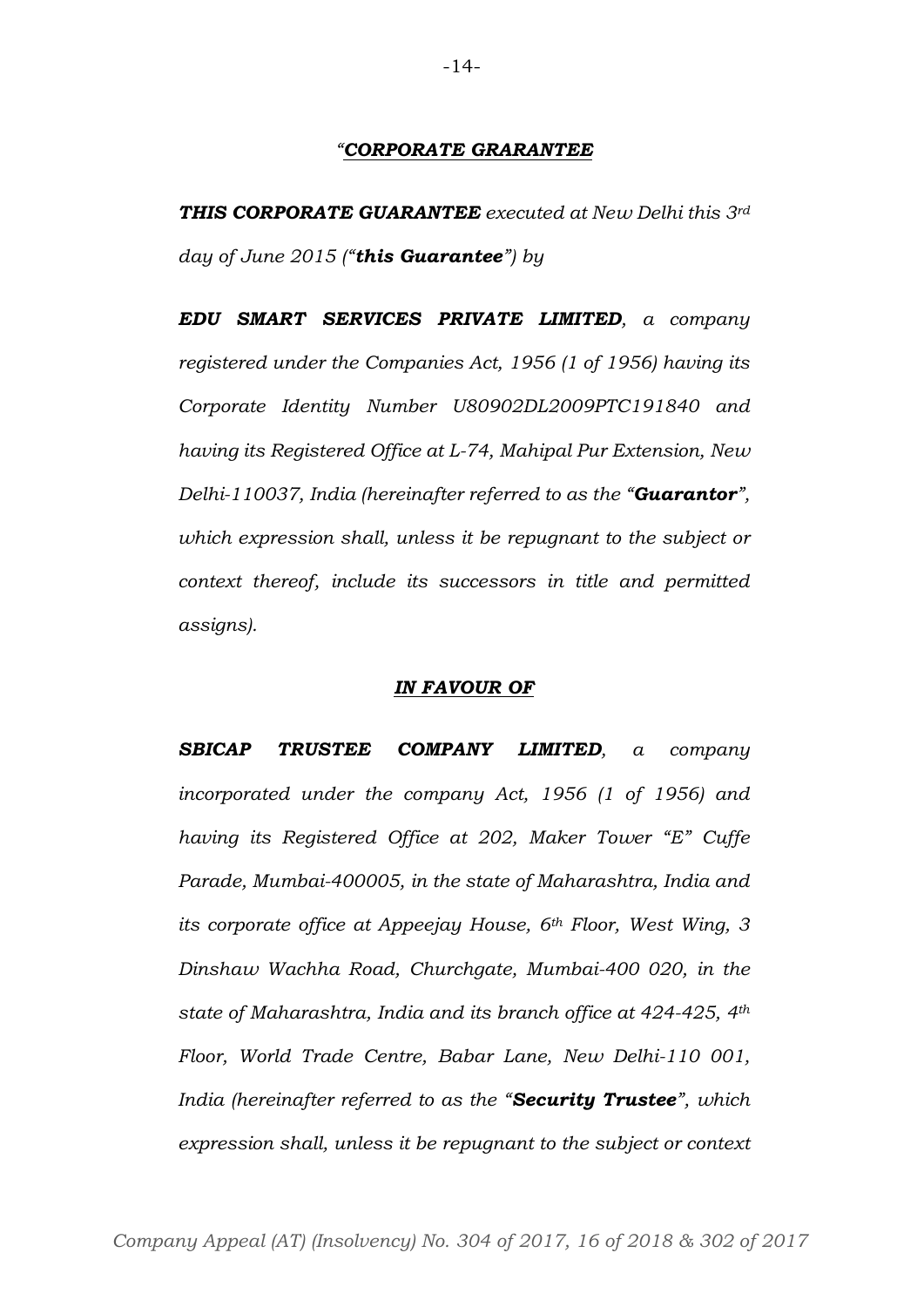*thereof, include its successors, assigns, substitutes and replacements) in its capacity as the Security Trustee acting for the benefit of the CDR Lenders and Standard Chartered Bank as the Non CDR Lender, as detailed in Schedule I."*

34. The terms of the guarantee show that in the event of any default on the part of the Principal Borrower in payment or repayment and reimbursement of any of the monies referred to in the same or in the event of any default on the part of the Borrower to comply with or perform any of the terms, conditions and covenants contained in the Restructuring Documents, the Guarantor (Edu Smart Services Pvt. Ltd.) shall, upon demand from the Security Trustee/Lenders, forthwith pay to the Security Trustee/Lenders without demur all the amounts payable by the 'Principal Borrower' under the Restructuring Documents. In clause 12 of the Terms of Guarantee for giving effect to the Guarantee, the Security Trustee/Lenders have been allowed to act as if the Guarantor (Edu Smart Services Pvt. Ltd.) was the 'Principal Debtor' to the Lenders. As per clause 21 of Terms of Guarantee, the Guarantee shall be a continuing one and shall remain in full force and effect till such time the 'Principal Borrower' repays in full the Loans together with all interest, liquidated damages, costs, charges and all other monies that may be payable.

35. Schedule I to the Corporate Guarantee dated 03.06.2015 provides the '*Particulars of Lenders*'. Part I relates to '*Particulars of the CDR Lenders*', while Part A under the same relates to '*Particulars of the CDR Term Loan Lenders*',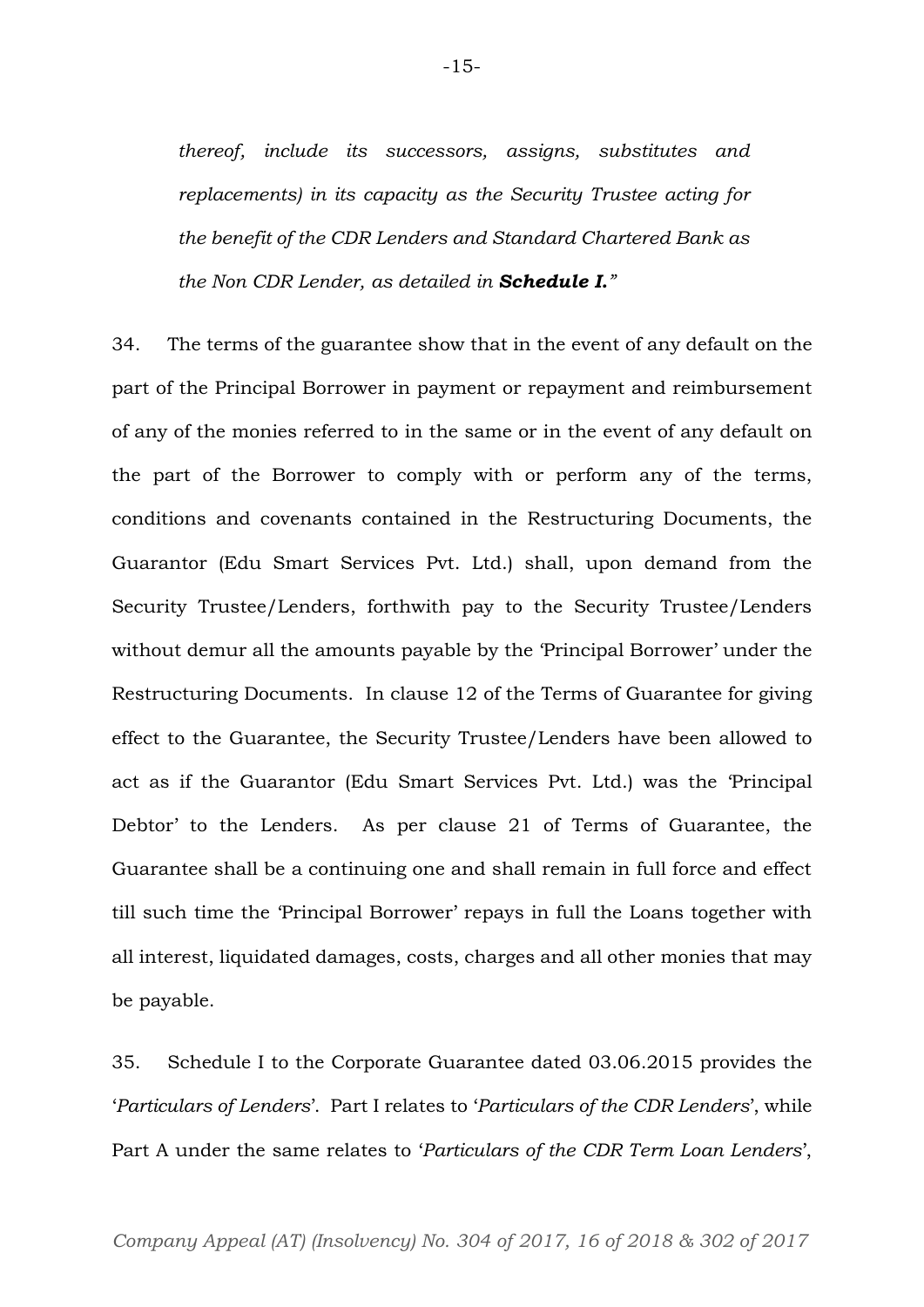Part B related to '*Particulars of the CDR Working Capital Lenders*' and Part C relates to '*Particulars of Corporate Lenders'*, which reads as follows:-

#### *"SCHEDULE I*

#### *PARTICULARS OF LENDERS*

# *PART I – PARTICULARS OF THE CDR LENDERS PART A – PARTICULARS OF THE CDR TERM LOAN LENDERS*

*1) CANARA BANK, a body corporate constituted by and under the Banking Companies (Acquisition & Transfer of Undertakings) Act, 1970 and having its Head Office at Canara Bank Buildings, 112 J C Road, P. B. No.-6648, Bangalore – 560002, Karnataka, India and having its Prime Corporate Branch-II, Barakhamba, World Trade Tower, 2nd Floor, New Delhi, India (hereinafter referred to as the "CB", which expression shall unless it be repugnant to the subject or context thereof include its successors and assigns);*

*X X X X*

## *PART B – PARTICULARS OF THE CDR WORKING CAPITAL LENDERS*

*1) AXIS BANK LIMITED, a company incorporated under the Companies Act, 1956 and a banking company within the meaning of Section 5(c) of the Banking Regulation Act, 1949 and having its Registered Office at Trishul, Opp. Samartheswar Temple, Law Garden, Ellisbridge,*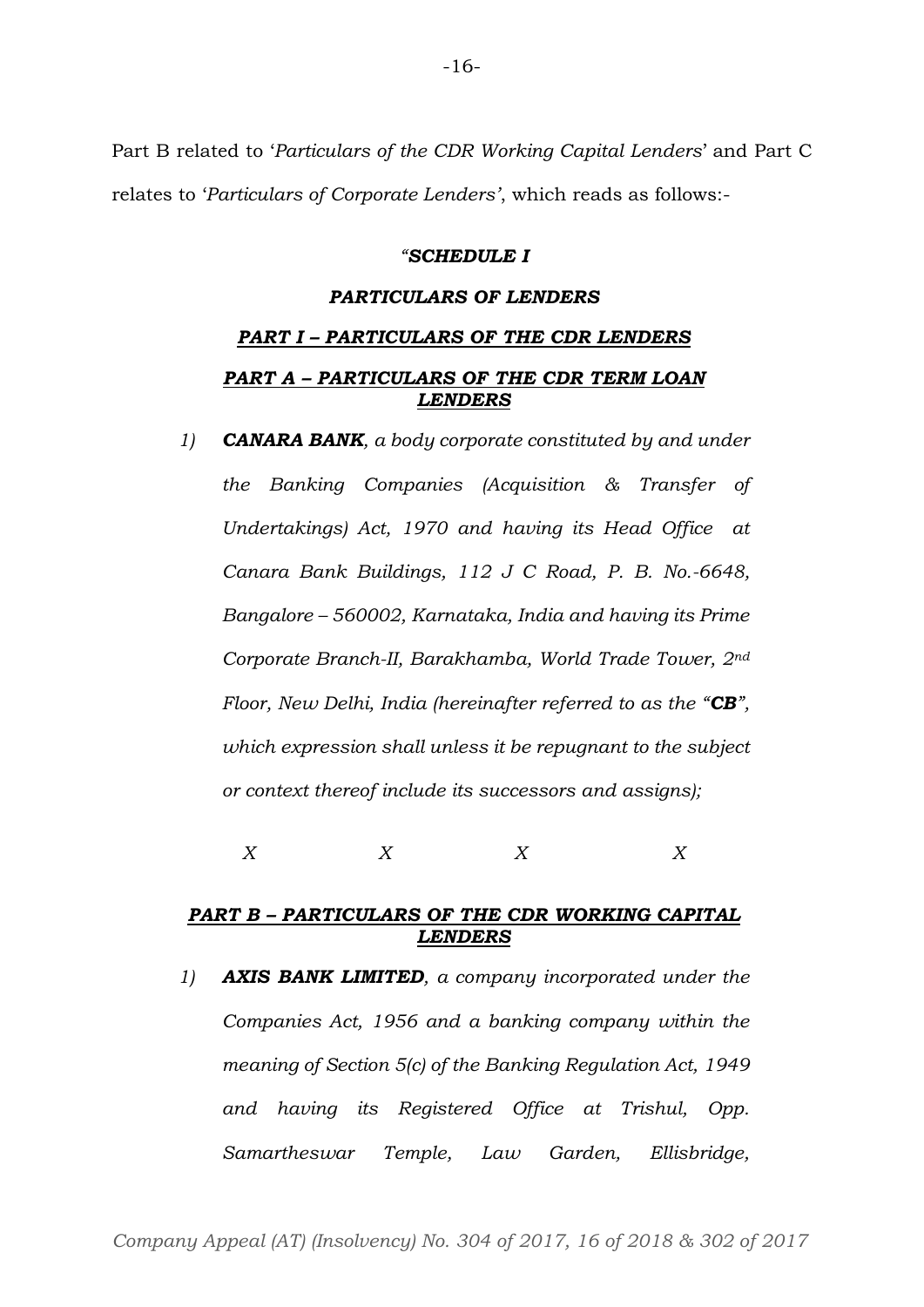*Ahmedabad 380 006 in the State of Gujarat, India and having its Central Office at Axis House, 2nd Floor, Wadia International Centre, Pandurang Budhkar Marg, Worli, Mumbai 400025, in the State of Maharashtra, India and Mini Credit Management center at Ground Floor, Shop No 1- 6 & 8-10, Ninex Time Centre Suncity, Sector 54, Golf Course Road, Gurgaon-122002, in the State of Haryana, India (hereinafter referred to as "Axis", which expression shall unless it be repugnant to the subject or context thereof include its successors and assigns);*

# *X X X X*

#### *PART C – PARTICULARS OF THE CORPORATE LENDERS*

*2) AXIS BANK LIMITED, a company incorporated under the Companies Act, 1956 and a banking company within the meaning of Section 5(c) of the Banking Regulation Act, 1949 and having its Registered Office at Trishul, Opp. Samartheswar Temple, Law Garden, Ellisbridge, Ahmedabad 380 006 in the State of Gujarat, India and having its Central Office at Axis House, 2nd Floor, Wadia International Centre, Pandurang Budhkar Marg, Worli, Mumbai 400025, in the State of Maharashtra, India and Mini Credit Management center at Ground Floor, Shop No 1- 6 & 8-10, Ninex Time Centre Suncity, Sector 54, Golf Course*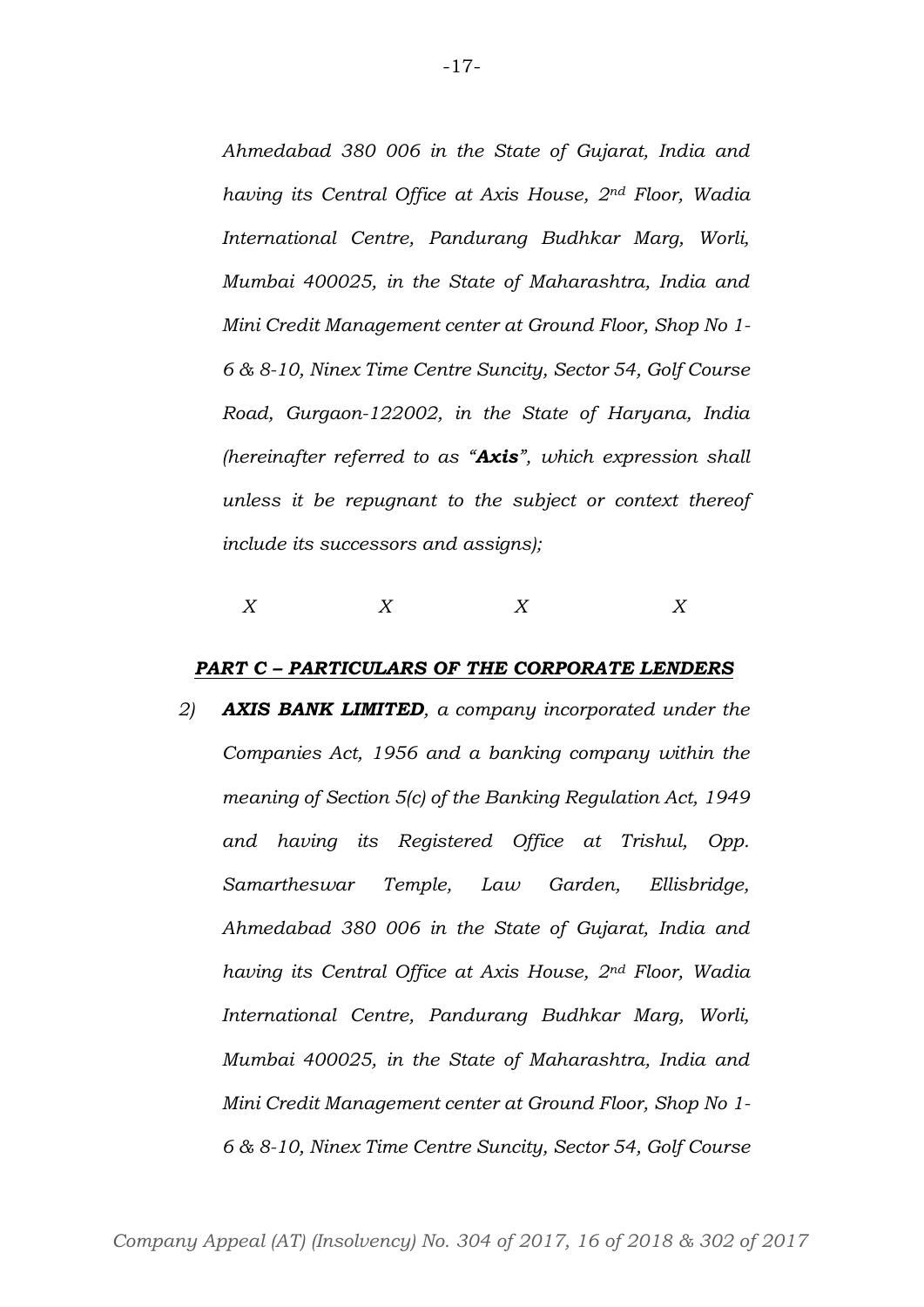*Road, Gurgaon-122002, in the State of Haryana, India (hereinafter referred to as "Axis", which expression shall unless it be repugnant to the subject or context thereof include its successors and assigns);"*

36. From the aforesaid Particulars of the Lender it is clear that 'Axis Bank Ltd.' is lender of the Corporate Guarantor (Edu Smart Services Pvt. Ltd. – Corporate Debtor herein) and in terms of the Corporate Guarantee dated 03.06.2015, to give effect to the Guarantee, the Lenders (including Axis Bank Ltd.) may act and treat the Guarantor (Edu Smart Services Pvt. Ltd.-Corporate Debtor) as the Principal Debtor to the Lenders (Axis Bank Ltd.) (Clause 12 of the Terms of the Guarantee).

## **Stand taken up by Committee of Creditors in the Case of AXIS Bank**

37. The Committee of Creditors have taken plea that unmatured claim at the time of insolvency commencement cannot be accepted. According to the learned senior counsel for the Committee of Creditors right to claim any debt only arises when the Creditor's debt is due and payable. In case of a Guarantee, the debt becomes due only when a Creditor invokes a Guarantee. Therefore, according to him a conjoint reading of the I&B Code shows that the amount/claims in Corporate Insolvency Resolution Process which are due and payable before the commencement of insolvency process can only be taken into consideration. The Appellant – Axis Bank Ltd. having not invoked its Corporate Guarantee given by the Corporate Debtor, no amount was due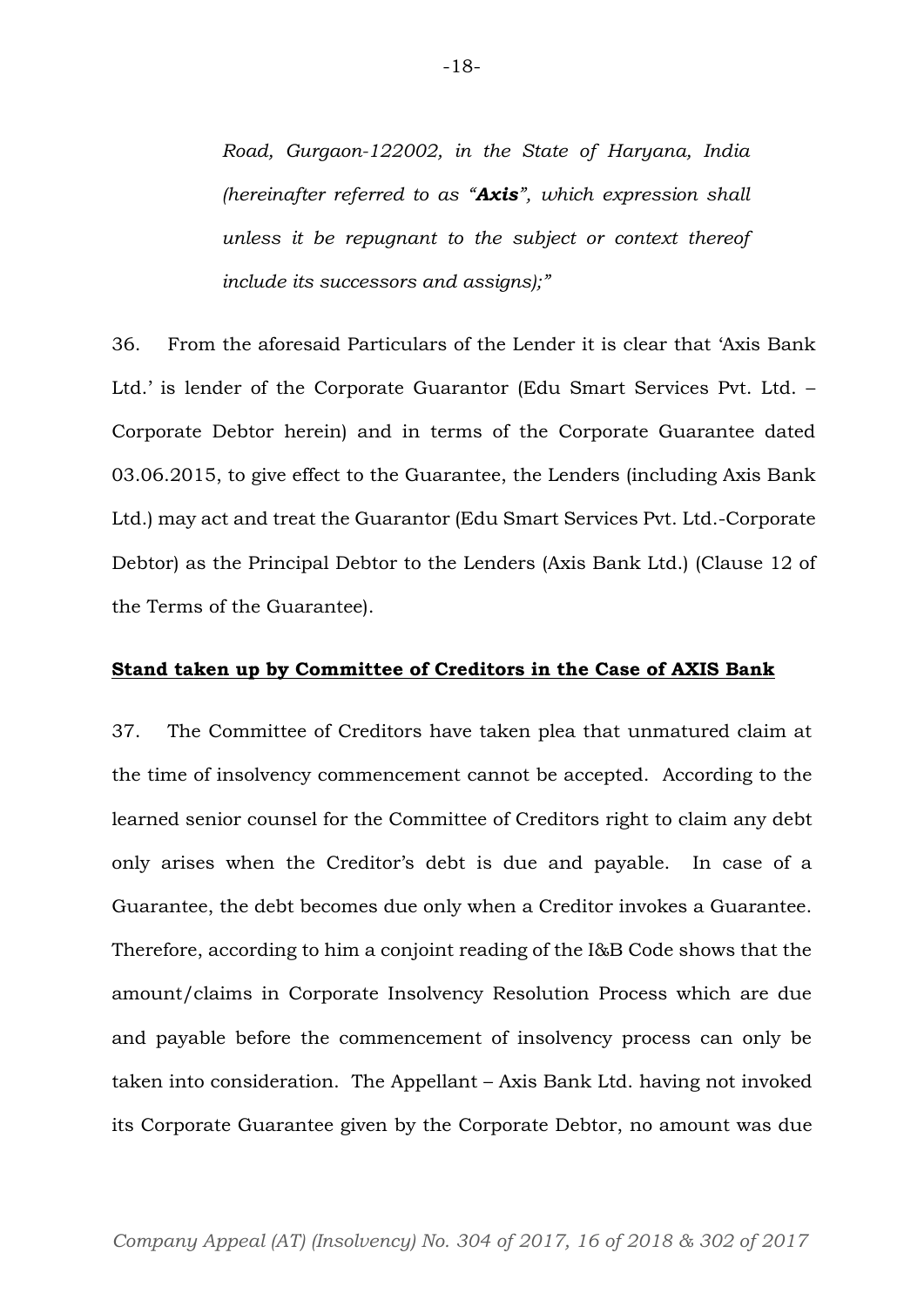till insolvency commencement date, hence, it cannot form part of claim during the Corporate Insolvency Resolution Process.

38. Reliance has also been placed on definition of 'claim' - Section 3(6); 'creditor' – Section 3(10); 'debt' – Section 3(11) of the I&B Code and plea has been taken that the Resolution Professional has power to reject any claim in terms of Regulation 13 or revise the claim under Regulation 14 of Insolvency and Bankruptcy Board of India (Insolvency Resolution Process for Corporate Persons) Regulation, 2016. It was submitted that Appellant – Axis Bank Ltd. having filed the application directly, without invoking the guarantee cannot be treated to be a 'Financial Creditor'.

39. It was further submitted that the Corporate Guarantee executed between the Appellant – Axis Bank Ltd. and Corporate Debtor (Edu Smart Services Pvt. Ltd.) on 25.03.2014, 31.03.2014 and 03.06.2015 in favour of Appellant, the Axis Bank Ltd. was contractually bound to give demand notice before claiming any amount. Reliance has been placed on Section 14 to suggest that during the period of moratorium, the Corporate Guarantee cannot be invoked.

40. Further, according to learned counsel for the Committee of Creditors, the same amount cannot be claimed simultaneously against the 'Principal Borrower' and the 'Corporate Guarantor'.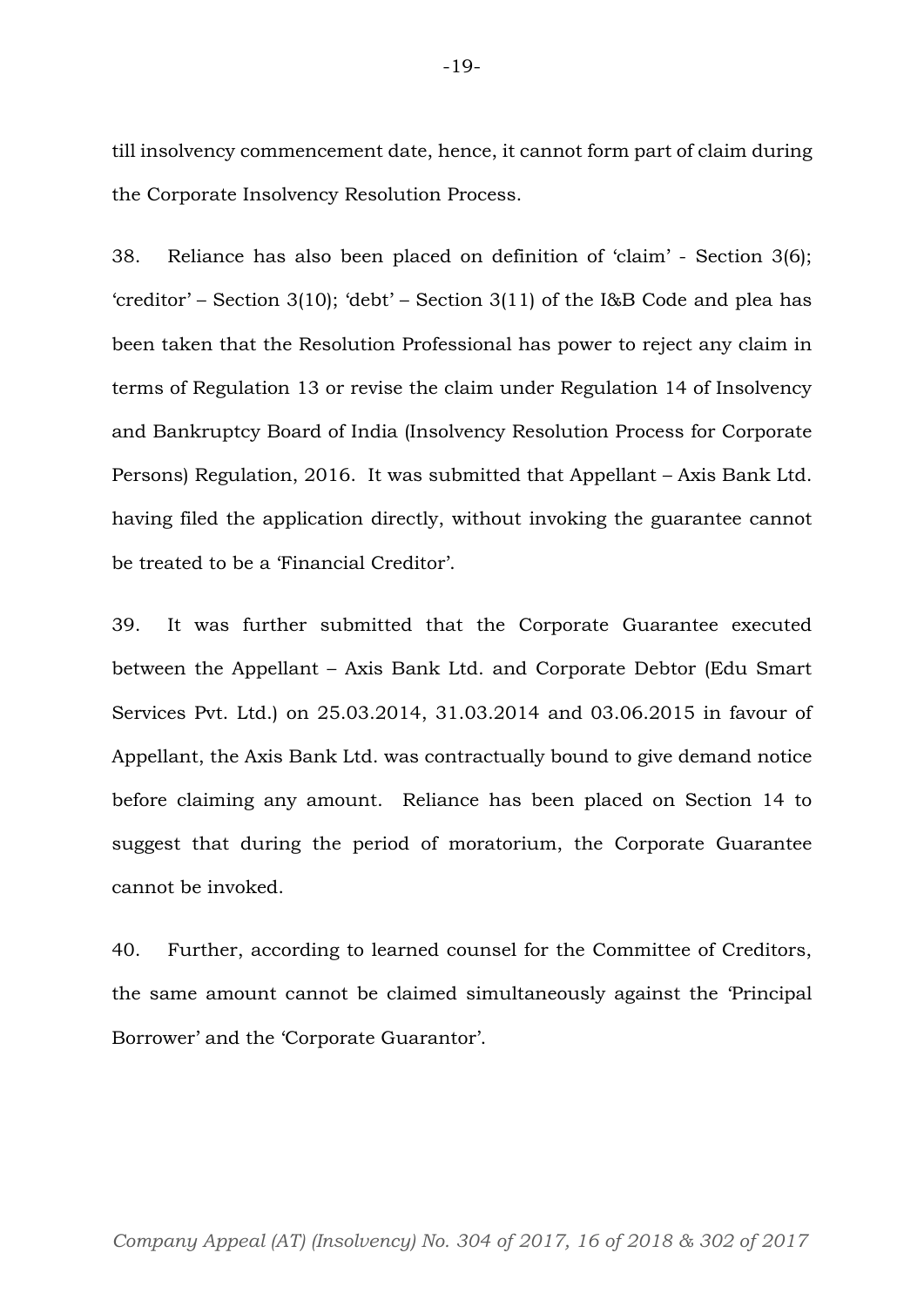## **Relevant Provisions of Law:-**

41. Section 3(6) defines claim as:-

*"3(6) "claim" means -*

- *(a) a right to payment, whether or not such right is reduced to judgment, fixed, disputed, undisputed, legal, equitable, secured or unsecured;*
- *(b) right to remedy for breach of contract under any law for the time being in force, if such breach gives rise to a right to payment, whether or not such right is reduced to judgment, fixed, matured, unmatured, disputed, undisputed, secured or unsecured."*

42. From the aforesaid definition it is clear that a right of payment whether secured or unsecured come within the meaning of claim.

43. The debt on the other hand as defined under Section 3(11), means:

*"3(11) "debt" means a liability or obligation in respect of a claim which is due from any person and includes a financial debt and operational debt;"*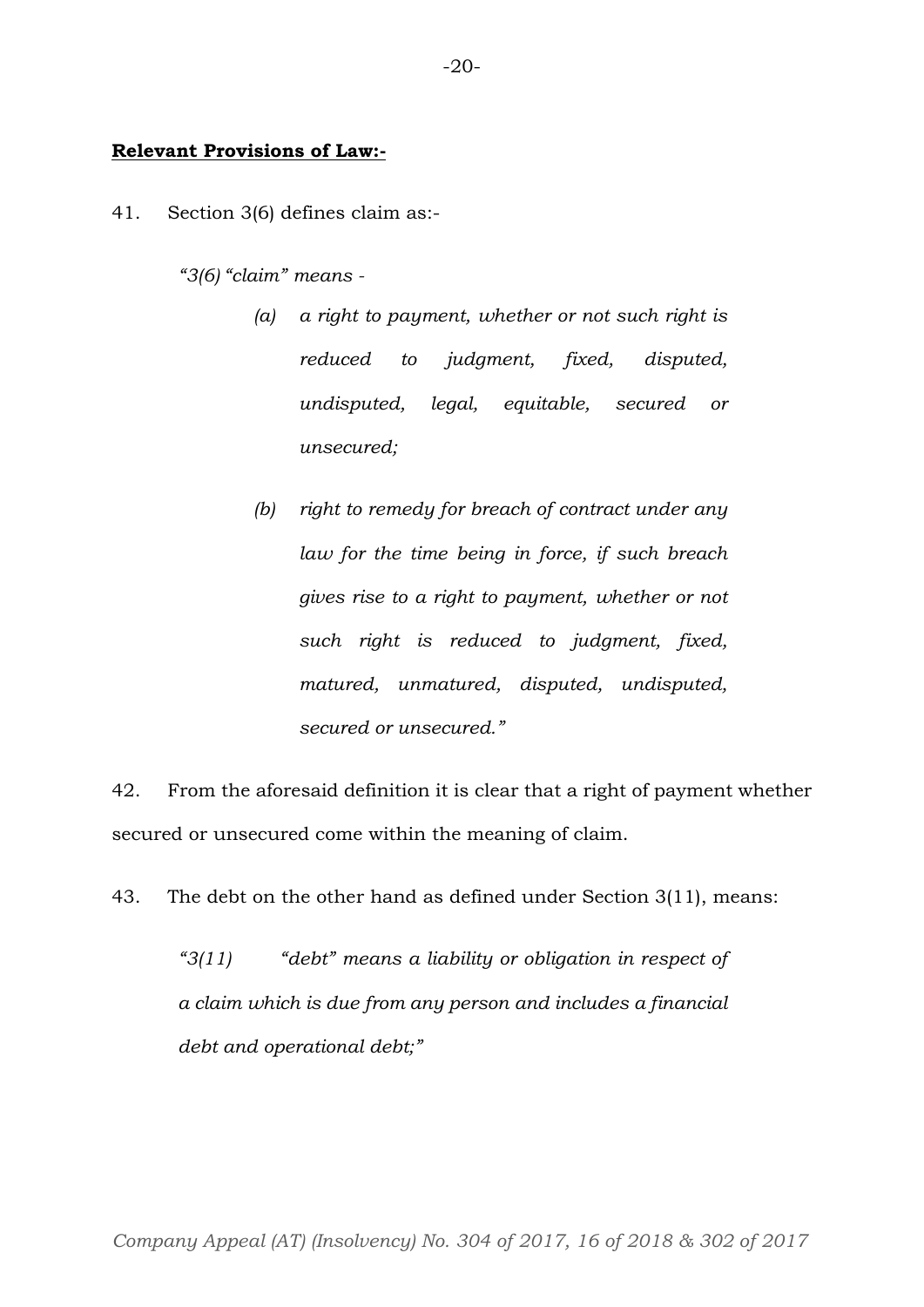44. From the aforesaid definition it is clear that liability or obligation in respect of a claim which is due from any person includes both the 'Financial Debt' and 'Operational Debt'.

45. Whether there is a 'default' of debt required to be noticed before initiation of Corporate Insolvency Resolution Process, and the default has been defined in Section 3(12) as under:

*"3(12) "default" means non-payment of debt when whole or any part or instalment of the amount of debt has become due and payable and is not repaid by the debtor or the corporate debtor, as the case may be;"*

46. Thus, it is clear that default of debt has nothing to do with the claim of a person, whether secured or unsecured.

47. Section 5(7) defines 'Financial Creditor', which means a person to whom a financial debt is owed and includes a person to whom such debt has been legally assigned or transferred to.

48. 'Financial Debt', on the other hand defined under Section 5(8) means a debt alongwith interest, if any, which is disbursed against the consideration for the time value of the money and includes the clauses (a) to (i) as quoted below:

*"5(8) "financial debt" means a debt alongwith interest, if any, which is disbursed against the consideration for the time value of the money and includes -*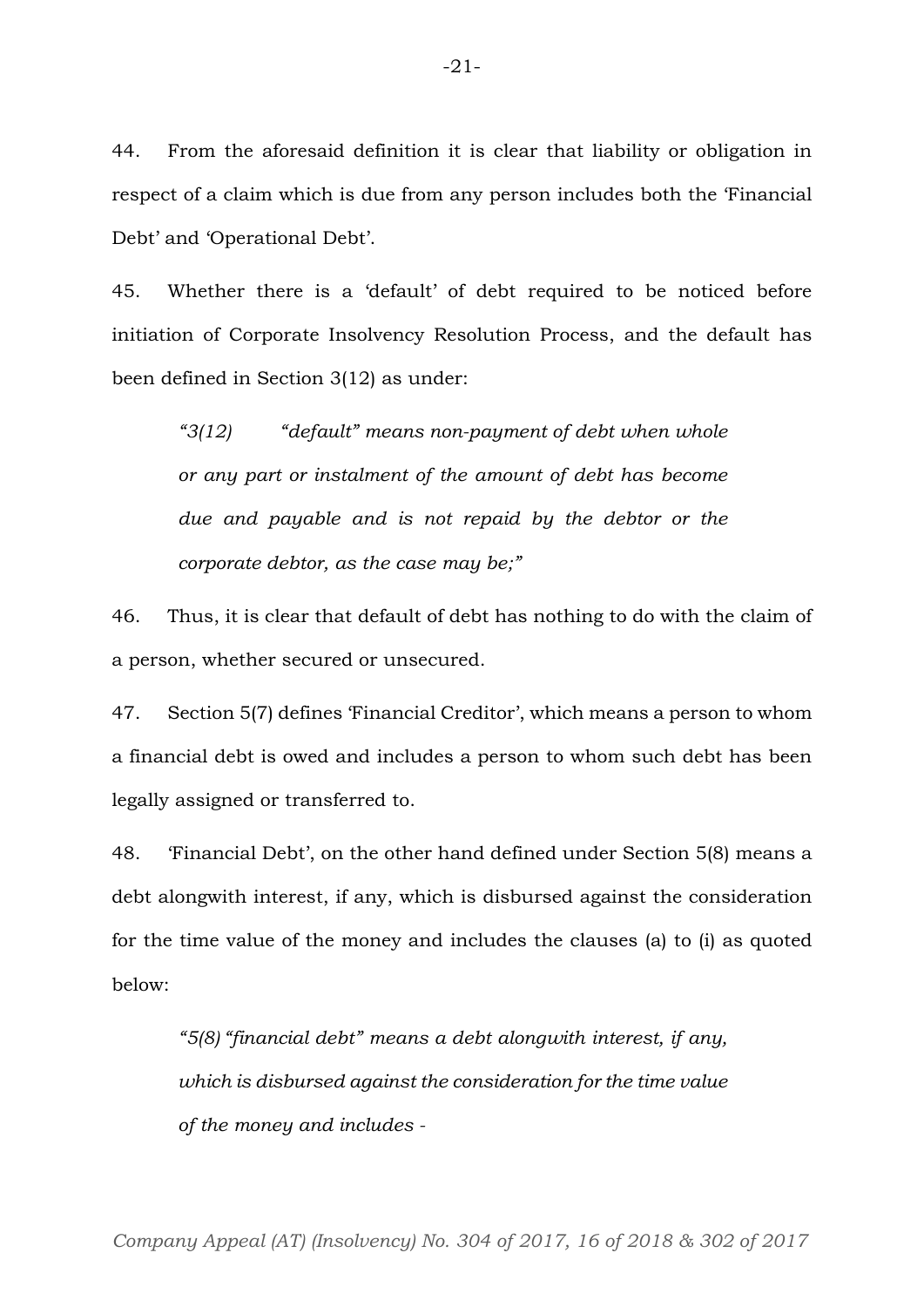- *(b) any amount raised by acceptance under any acceptance credit facility or its de-materialised equivalent;*
- *(c) any amount raised pursuant to any note purchase facility or the issue of bonds notes, debentures, loan stock or any similar instrument;*
- *(d) the amount of any liability in respect of any lease or hire purchase contract which is deemed as a finance or capital lease under the Indian Accounting Standards or such other accounting standards as may be prescribed;*
- *(e) receivables sold or discounted other than any receivables sold or non-recourse basis;*
- *(f) any amount raised under any other transaction, including any forward sale or purchase agreement, having the commercial effect of a borrowing;*
- *(g) any derivative transaction entered into in connection with protection against or benefit from fluctuation in any rate or price and for*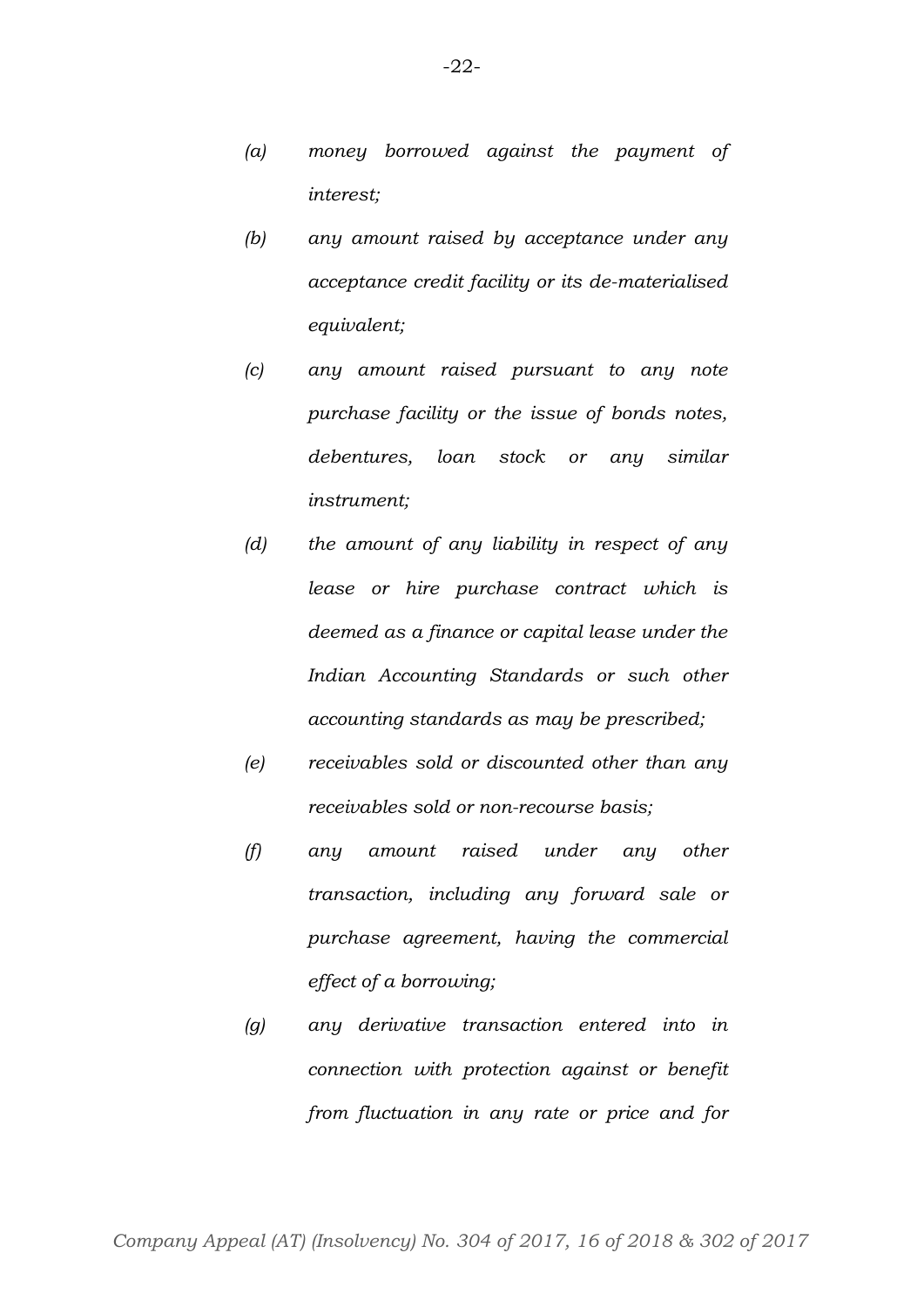*calculating the value of any derivative transaction, only the market value of such transaction shall be taken into account;*

- *(h) any counter-indemnity obligation in respect of a guarantee, indemnity, bond, documentary letter of credit or any other instrument issued by a bank or financial institution;*
- *(i) the amount of any liability in respect of any of the guarantee or indemnity for any of the items referred to in sub-clauses (a) to (h) of this clause;"*

49. From the aforesaid provision, it is clear that Section 5(8)(h) includes any counter-indemnity obligation in respect of-

- (i) a guarantee,
- (ii) indemnity,
- (iii) bond,
- (iv) documentary letter of credit and
- (v) includes any other instrument issued by a bank or financial institution

50. From the aforesaid provision it is clear that 'Counter-Indemnity Obligation' in respect of a guarantee or indemnity or bond or documentary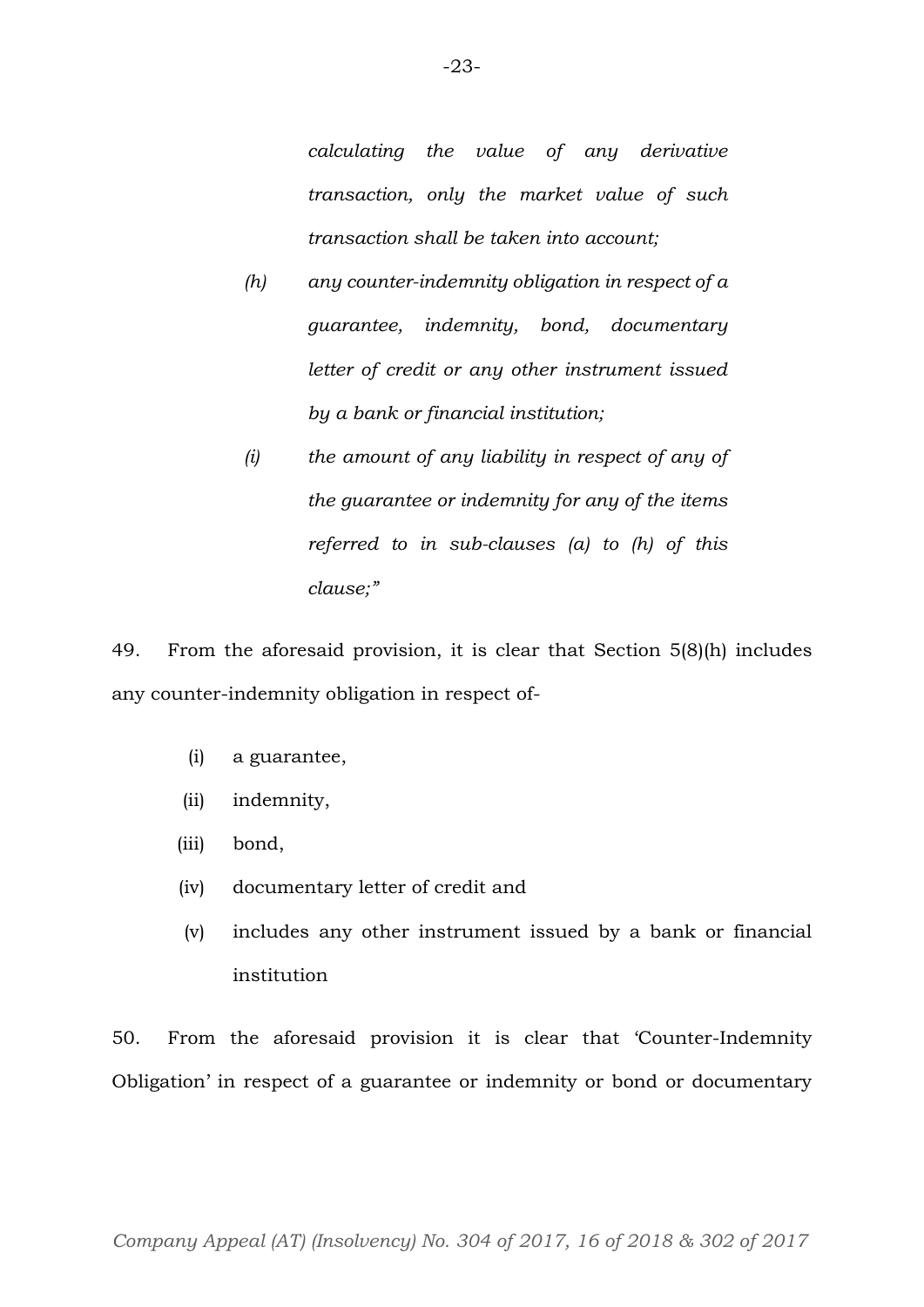letter of credit is not necessarily to be issued by a bank or 'financial institution', but can be issued by any person to whom 'Financial Debt' is owed.

51. Whether claim, means the claim matured or not is one of the question raised.

52. While declaring moratorium under Section 13 in terms of 13(1)(b), the Adjudicating Authority is required to cause a public announcement for initiation of Corporate Insolvency Resolution Process and call for submission of claims under Section 15. As per Section 15 when public announcement is made, in terms of sub-section (1)(c) of Section 15, the claim as on the last date of submission is required to be shown.

53. Duties of Interim Resolution Professional have been prescribed under Section 18 and as per clause (b) therein the Interim Resolution Professional is required to receive and collate all the claims submitted by creditors to him pursuant to the public announcement made under Section 13 r/w Section 15. The claim of the parties should be as on the date of initiation of the Corporate Insolvency Resolution Process (date of order of admission and moratorium). Any person who has right to claim payment, as defined under Section 3(6), is supposed to file the claim whether matured or unmatured. The question as to whether there is a default or not is not to be seen.

54. Therefore, stand taken by the respondents that the claim has not been matured cannot be ground to reject the claim.

*Company Appeal (AT) (Insolvency) No. 304 of 2017, 16 of 2018 & 302 of 2017*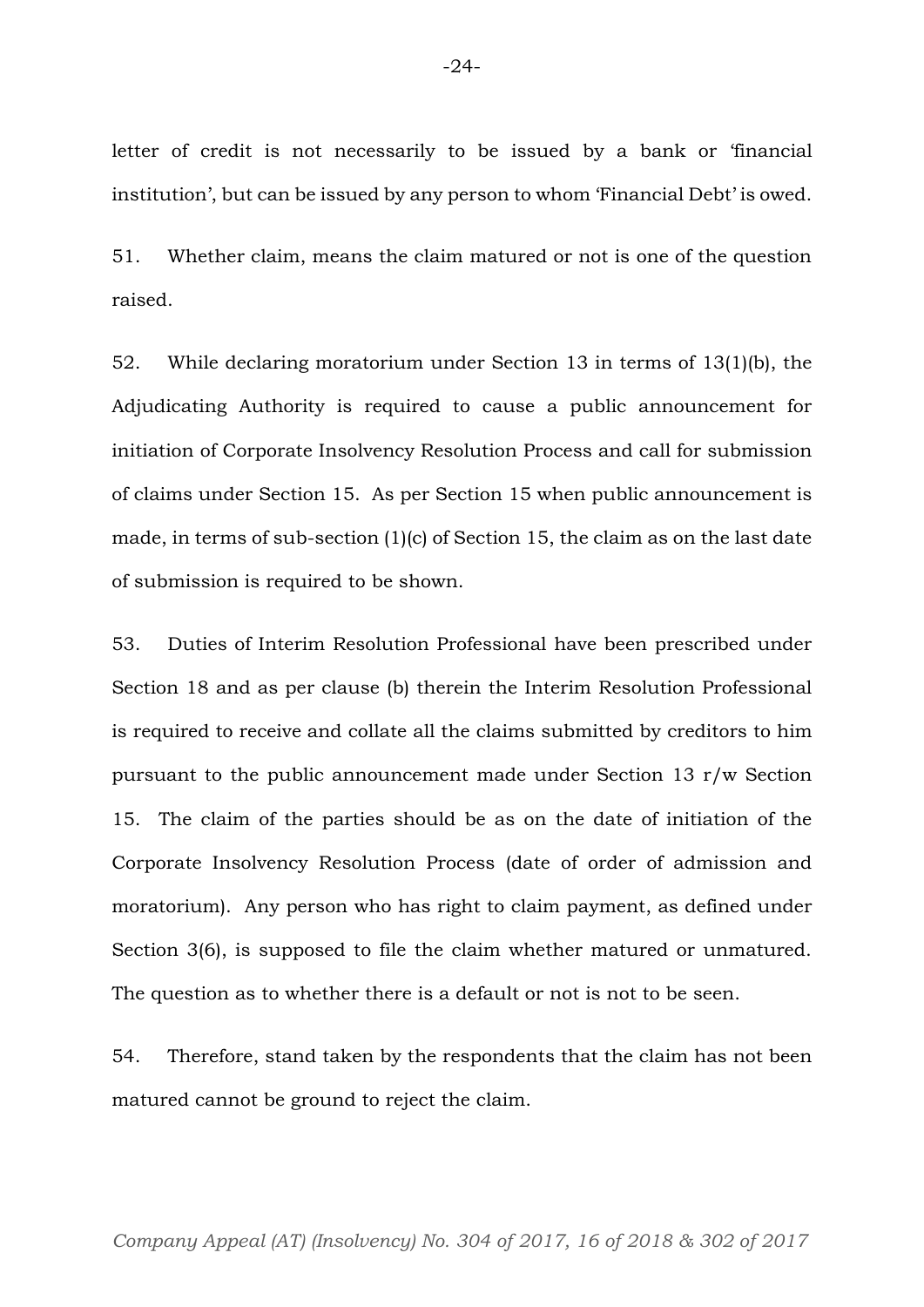55. Section 25 provides the duties of Resolution Professional. As per Section 25(2)(e), the Resolution Professional is required to maintain an updated list of all the claims. Aforesaid fact also suggests that the maturity of a claim or default of debt are not the guiding factors to be noticed for collating or updating the claims. The matter can be looked from another angle. It is only in case of 'debt' and 'default', a 'Financial Creditor' or 'Operational Creditor', may file applications under Section 7 or 9. The 'Corporate Applicant' has also right to file application under Section 10 for initiation of Corporate Insolvency Resolution Process against itself, if it has defaulted to pay the 'debt'. It does not mean that the persons whose debt has not been matured cannot file claim. The 'Financial Creditors' or 'Operational Creditors' or 'secured or unsecured creditors' all are entitled to file claim.

56. Therefore, we hold that maturity of claim or default of claim or invocation of guarantee for claiming the amount has no nexus with filing of claim pursuant to public announcement made under Section 13(1)(b)  $r/w$ Section 15(1)(c) or for collating the claim under Section 18(1)(b) or for updating claim under Section 25(2)(e). For the purpose of collating information relating to assets, finances and operations of Corporate Debtor or financial position of the Corporate Debtor, including the liabilities as on the date of initiation of the Resolution Process as per Section 18(1), it is the duty of the Resolution Professional to collate all the claims and to verify the same from the records of assets and liabilities maintained by the Corporate Debtor.

-25-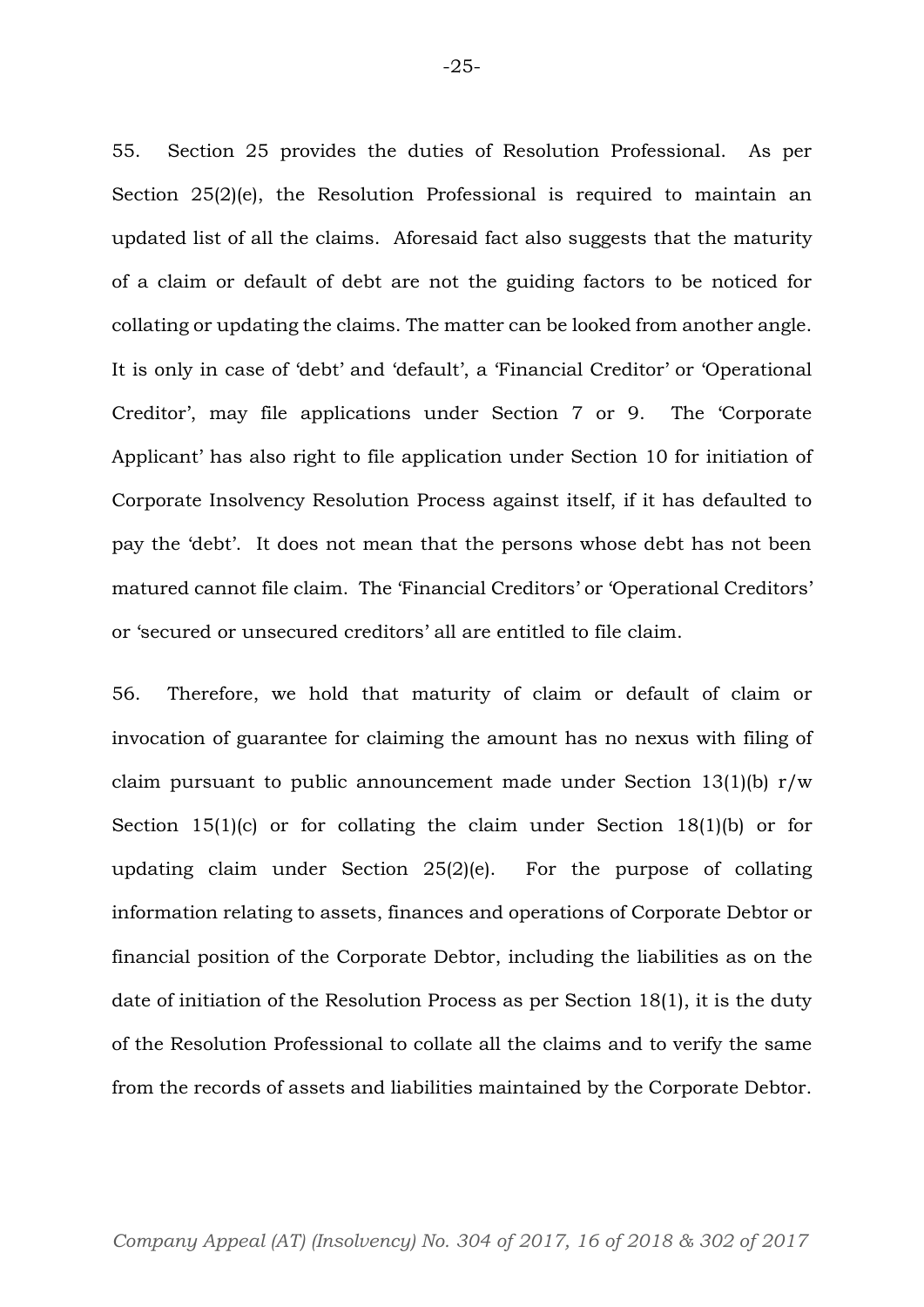#### **EXIM Bank Matter:-**

57. Admittedly, JEKPL has given the 'Counter-Indemnity Obligation' by way of Guarantee (Counter Guarantee) and thereby it falls within clause (h) of Section 5(8). Such 'Counter-Indemnity Obligation' in respect of Counter Guarantee has been given by JEKPL as the EXIM Bank disbursed the debt against the consideration for the time value of money in favour of the Principal Borrower (JENV).

58. In view of the said provision we hold that EXIM Bank come within the meaning of 'Financial Creditor' as defined under Section 5(7) r/w Section 5(8) of the I&B Code.

59. In view of finding aforesaid, the claim of EXIM Bank having been wrongly rejected by the Adjudicating Authority by impugned order dated 27.11.2017 in CA No. 159/2017 in CP No.24/ALD/2017, the said order is set aside.

60. So far as order dated 15.12.2017 passed in CA No. 223/2017 in CP No.24/ALD/2017 having been passed in violation of the order passed by this Appellate Tribunal on 08.12.2017 and resolution plan having been approved by the Committee of Creditors which was not competent in absence of 'Export Import Bank of India', and taking into consideration that the claim of one of the Resolution Applicant viz. Hindustan Oil Exploration Company Limited has been wrongly not considered, the judgment dated 15.12.2017 is also set aside.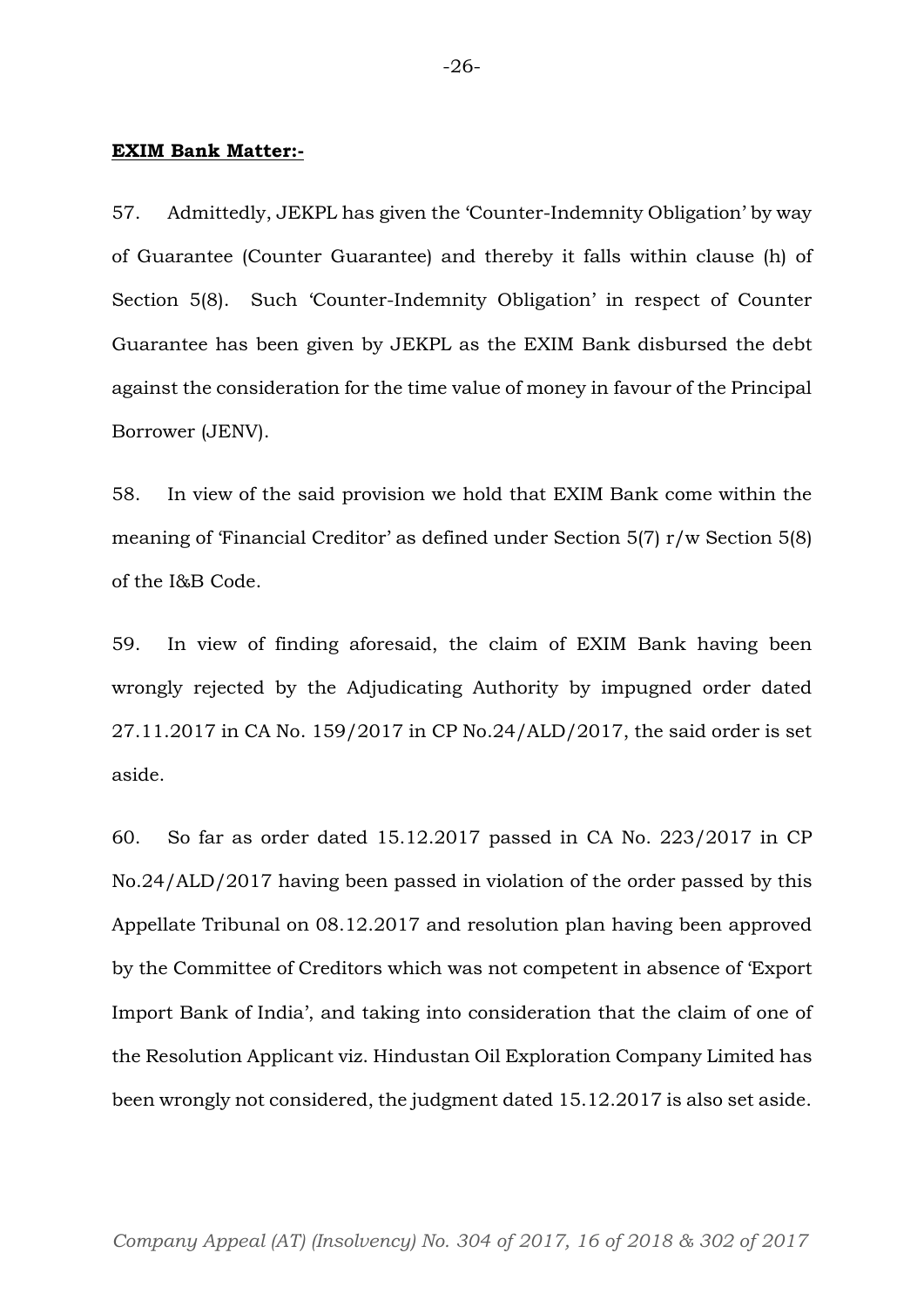#### **Axis Bank:-**

61. In regard to Axis Bank Ltd., we have also noticed the 'Corporate Guarantee' dated 03.06.2015, terms of which have already been noticed and discussed above. From the terms and conditions it is clear that one of the lender – Axis Bank Ltd. is treated to be the 'Financial Creditor' of the 'Edu Smart Services Pvt. Ltd.' (Corporate Debtor). Therefore, in terms of agreement 'Edu Smart Services Pvt. Ltd.' (Corporate Debtor) also can be said to be the 'Principal Borrower'.

62. The Adjudicating Authority by impugned order/judgment dated 27.10.2017 in CP No. IB-102(PB)/2017 having failed to appreciate the case of the Axis Bank Ltd., we have no other option but to set aside the judgement dated 27.10.2017 passed in the case of 'Axis Bank Limited.

63. Having held that the 'Export Import Bank of India' is 'Financial Creditor' in relation to 'JEKPL Pvt. Ltd.' (Corporate Debtor) and 'Axis Bank Limited' is 'Financial Creditor' in relation to 'Edu Smart Services Pvt. Ltd.' (Corporate Debtor), we hold and direct respective 'Resolution Professionals' and 'Adjudicating Authorities' to treat the Appellant Banks as members of their respective Committee of Creditors, who in their turn are directed to hold meeting of Committee of Creditors in accordance with law and reconsider/consider the Resolution Plan(s) submitted in each Corporate Insolvency Resolution Process which are in accordance with Section 30(2) of the I&B Code.